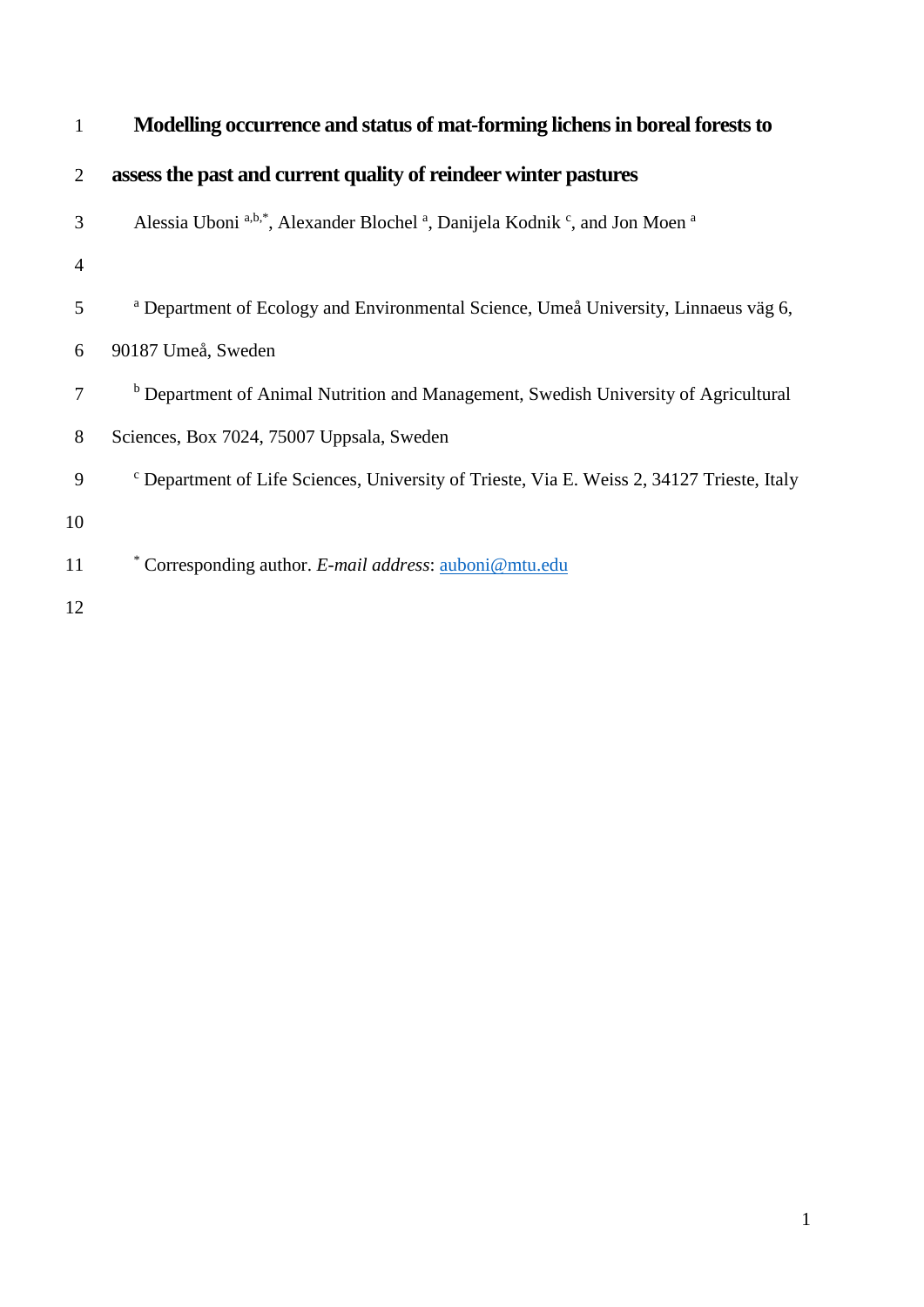## **ABSTRACT**

 Lichens play an essential role in northern ecosystems as important contributors to the water, nutrient and carbon cycles, as well as the main winter food resource for reindeer (*Rangifer tarandus*, also called caribou in North America), the most abundant herbivores in arctic and subarctic regions. Today, climate change and several types of land use are rapidly transforming northern ecosystems and challenging lichen growth. Since lichens are important indicators of ecosystem health and habitat suitability for reindeer, large-scale assessments are needed to estimate their past, present and future status. In our study, we aimed to develop models and equations that can be used by stakeholders to identify the occurrence of lichen- dominated boreal forests and to determine lichen conditions in those forests. Data were collected in Sweden and most input data are publicly available. We focused on mat-forming lichens belonging to the genera *Cladonia* and *Cetraria*, which are dominant species in the reindeer and caribou winter diet. Our models described lichen-dominated forests as being dominated by Scots pine (*Pinus sylvestris*), having low basal area and thin canopy cover, and being located in south- and west-facing areas with low winter temperatures and on gentle slopes. Within those forests, lichen biomass was positively related to tree canopy cover and summer precipitation, while negatively and exponentially related to intensity of use of the area by reindeer. Forest, meteorological, topographic and soil data can be used as input in our models to determine lichen conditions without having to estimate lichen biomass through demanding and expensive fieldwork.

 Keywords: ground lichen; lichen growth; lichen volume; reindeer forage; reindeer husbandry; terricolous lichen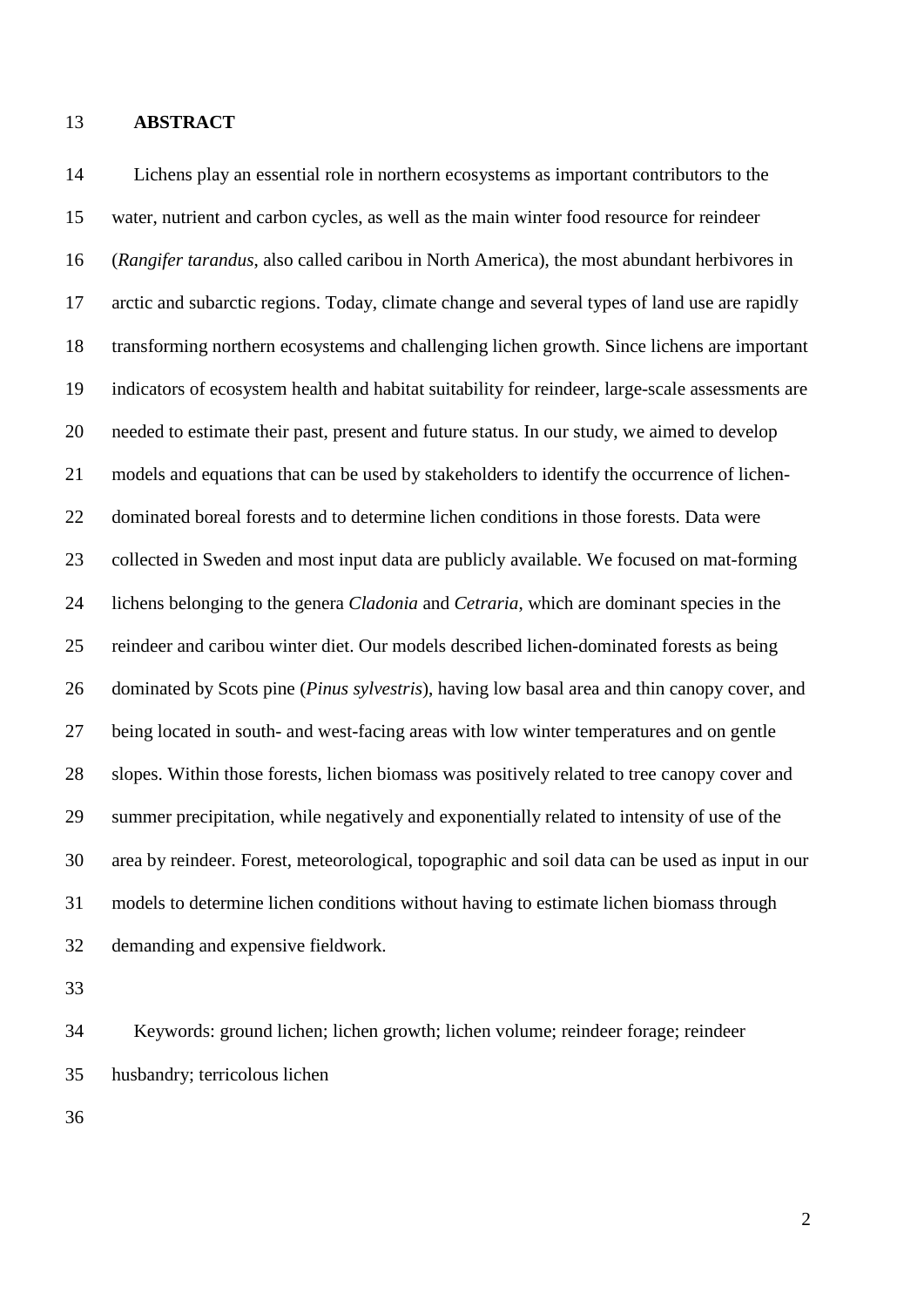## **1. INTRODUCTION**

 Climate change and rapid landscape transformation are challenging northern ecosystems around the world. Lichens play an essential role in those ecosystems. They are important contributors to the carbon, water, and nutrient cycles [\(Cornelissen et al., 2007\)](#page-25-0). Moreover, mat-forming lichens are an essential food resource in winter for an economically and ecologically important herbivore, the reindeer (*Rangifer tarandus*) [\(Heggberget et al., 2002\)](#page-27-0). Despite their importance, lichens have suffered rapid declines in several parts of the world. The increase and mechanization of forestry activities, coupled in some regions with intense reindeer grazing, have strongly altered the abundance of mat-forming lichens. Examples come from Sweden [\(Sandström et al., 2006;](#page-29-0) [Sandström et al., 2016\)](#page-29-1), Finland [\(Kumpula et al.,](#page-27-1)  [2000;](#page-27-1) [Uotila et al., 2005;](#page-29-2) [Virtanen et al., 2003\)](#page-30-0), Norway [\(Evans, 1996;](#page-26-0) [Nygaard and](#page-28-0)  [Ødegaard, 1999;](#page-28-0) [Virtanen et al., 2003\)](#page-30-0), Alaska [\(Collins et al., 2011;](#page-25-1) [Joly et al., 2007a;](#page-27-2) [Joly et](#page-27-3)  [al., 2007b\)](#page-27-3), Russia [\(Rees et al., 2003\)](#page-28-1), some parts of Northern Canada [\(Rickbeil et al., 2017\)](#page-28-2), and to a lesser extent western Canada [\(Coxson and Marsh, 2001\)](#page-26-1). On the contrary, forest management and fire have favored the expansion of lichen woodlands in eastern Canada, to the expense of the closed-crown boreal forest [\(Girard et al., 2008;](#page-26-2) [Payette and Delwaide,](#page-28-3)  [2003\)](#page-28-3). Air pollution was the cause of the declines of forest and mountain heath lichens registered between 1973 and 1999 at the border between Norway and Russia [\(Aamlid et al.,](#page-24-0)  [2000;](#page-24-0) [Tømmervik et al., 2003\)](#page-29-3). Mat-forming lichens are expected to be additionally challenged worldwide by the foreseen expansion of vascular plants into arctic and subarctic regions, as a consequence of climate warming and increased nutrient availability [\(Cornelissen](#page-26-3)  [et al., 2001;](#page-26-3) [Joly et al., 2009;](#page-27-4) [Olthof and Pouliot, 2010\)](#page-28-4). Lichens are a symbiotic association between a fungus (the mycobiont) and an alga and/or

cyanobacterium (the photobiont). *Cladonia arbuscula*, *C. mitis*, *C. rangiferina*, *C. stygia*, *C.* 

*stellaris*, and *Cetraria islandica* are the mat-forming lichen species preferred by reindeer in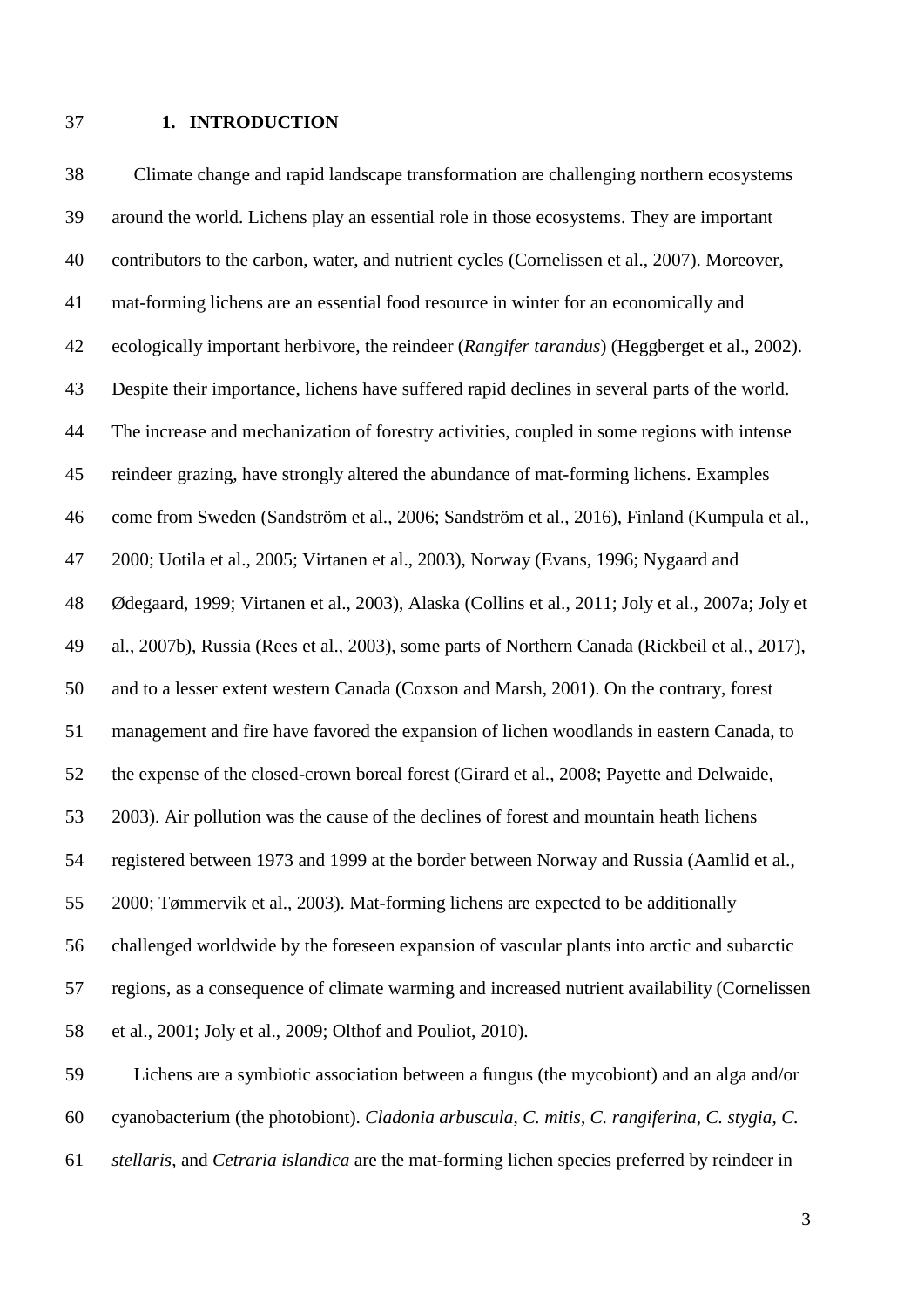winter [\(Andreyev, 1954\)](#page-24-1) and the most abundant in northern ecosystems. All six species have circumpolar arctic and boreal distribution and low growth rates [\(Sandström et al., 2006;](#page-29-0) [Thomson, 1984\)](#page-29-4). *Cladonia* spp. are characterized by a branched, fruticose growth form and are common on nutrient-poor soils in bogs, tundra, and boreal forests, while *Cetraria* spp. have a leaf-like shape and grow in dry or wet tundra and in old spruce forests [\(Thomson,](#page-29-4)  [1984\)](#page-29-4). Light exposure, humidity, and air temperature are the key factors determining lichen presence, abundance, and growth [\(Gaio-Oliveira et al., 2006;](#page-26-4) Jonsso[n Čabrajič et al., 2010](#page-27-5)). Indeed, lichens are poikilohydric organisms that can survive in a metabolically inactive state throughout long dry periods and regain their metabolic and photosynthetic activity only when enough humidity is present. The amount of light that reaches them during this wet period determines their growth rate. In Swedish forests, mat-forming lichens grow primarily in Scots pine (*Pinus sylvestris*) heaths on dry oligotrophic soils [\(Ahti, 1961\)](#page-24-2). In general, lichen cover decreases in old pine forests on dry sites, probably due to reduced light availability and to increased nutrient availability that promotes the expansion of mosses and shrubs which outcompete lichens [\(reviewed in Berg et al., 2008\)](#page-25-2). *C. stellaris* and *C. islandica* reach growth peaks at intermediate light exposure and their growth rate is mainly determined by total irradiance they receive when wet, chlorophyll concentration, site openness, and is negatively correlated to air temperature ([Čabrajič Jonsson et al., 2010](#page-25-3)). Čabrajič Jonsson et al. (2010) 80 found that tree basal area  $(m^2 \text{ ha}^{-1})$  can be used as a proxy for light exposure to determine potential lichen growth. Reindeer grazing can also limit lichen growth [\(den Herder et al.,](#page-26-5)  [2003;](#page-26-5) [Moen and Danell, 2003\)](#page-27-6), keeping mat-forming lichens at a height of few centimeters [\(Roturier and Roué, 2009\)](#page-28-5). Similarly, reindeer trampling may damage lichens, especially when reoccurring frequently [\(reviewed in Crittenden, 2000\)](#page-26-6). On the contrary, in some occasions trampling and grazing by reindeer can thin the lichen mats and thus promote recovery of the remaining lichen fragments [\(Gaio-Oliveira et al., 2006\)](#page-26-4).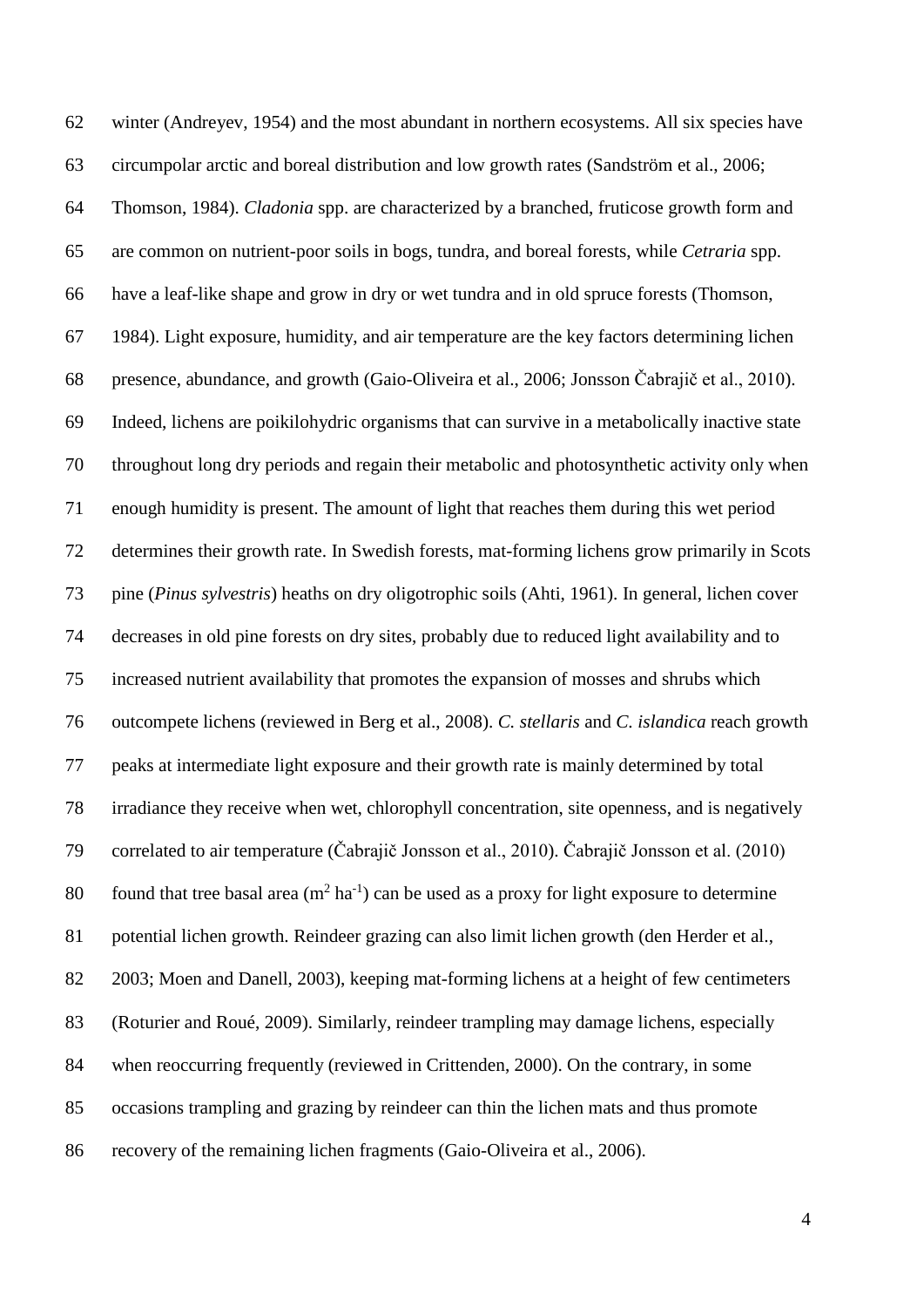Despite the essential role that lichens play in boreal forests, large-scale tools to monitor their status are rare. Some national inventories collect information on lichen horizontal extent, usually quantified in terms of lichen cover. One example is the Swedish National Forest Inventory [\(NFI, Anonymous, 2015\)](#page-24-3). However, the thickness of the lichen mats, which is strictly correlated to lichen biomass [\(Moen et al., 2007;](#page-27-7) [Olofsson et al., 2011\)](#page-28-6), is rarely monitored on a large scale. Such monitoring is essential to quantify total lichen biomass and to predict how climate change and human disturbances will affect lichens, ecosystem functioning, and reindeer survival in the future. Reindeer herders, practitioners and conservationists would greatly benefit from tools to estimate the past conditions of mat- forming lichens and to detect current lichen hotspots. The purpose of this study was therefore to develop regression models that can be translated into equations which allow the assessment of lichen conditions when forest, meteorological, topographic and soil characteristics of a certain area are known. We first developed a model describing the occurrence of forests dominated by mat-forming lichens. Secondly, we developed models describing lichen biomass, height (i.e., lichen vertical growth), and cover (i.e., lichen horizontal extension) in those forests in which the ground layer is dominated by mat-forming lichens (fig. 1). We hypothesized those forests to be dominated by Scots pine and characterized by dry soils [\(Ahti, 1961\)](#page-24-2). We also hypothesized that lichen biomass would be favored by low basal area and thin canopy cover [\(Berg et al., 2008;](#page-25-2) [Gaio-Oliveira et al.,](#page-26-4)  [2006;](#page-26-4) [Jonsson Čabrajič et al., 2010](#page-27-5)). Lastly, we hypothesized reindeer grazing to negatively affect lichen height (den Herder et al., 2003; Holt et al., 2008; Moen and Danell, 2003), while positively affecting lichen cover (Gaio-Oliveira et al. 2006).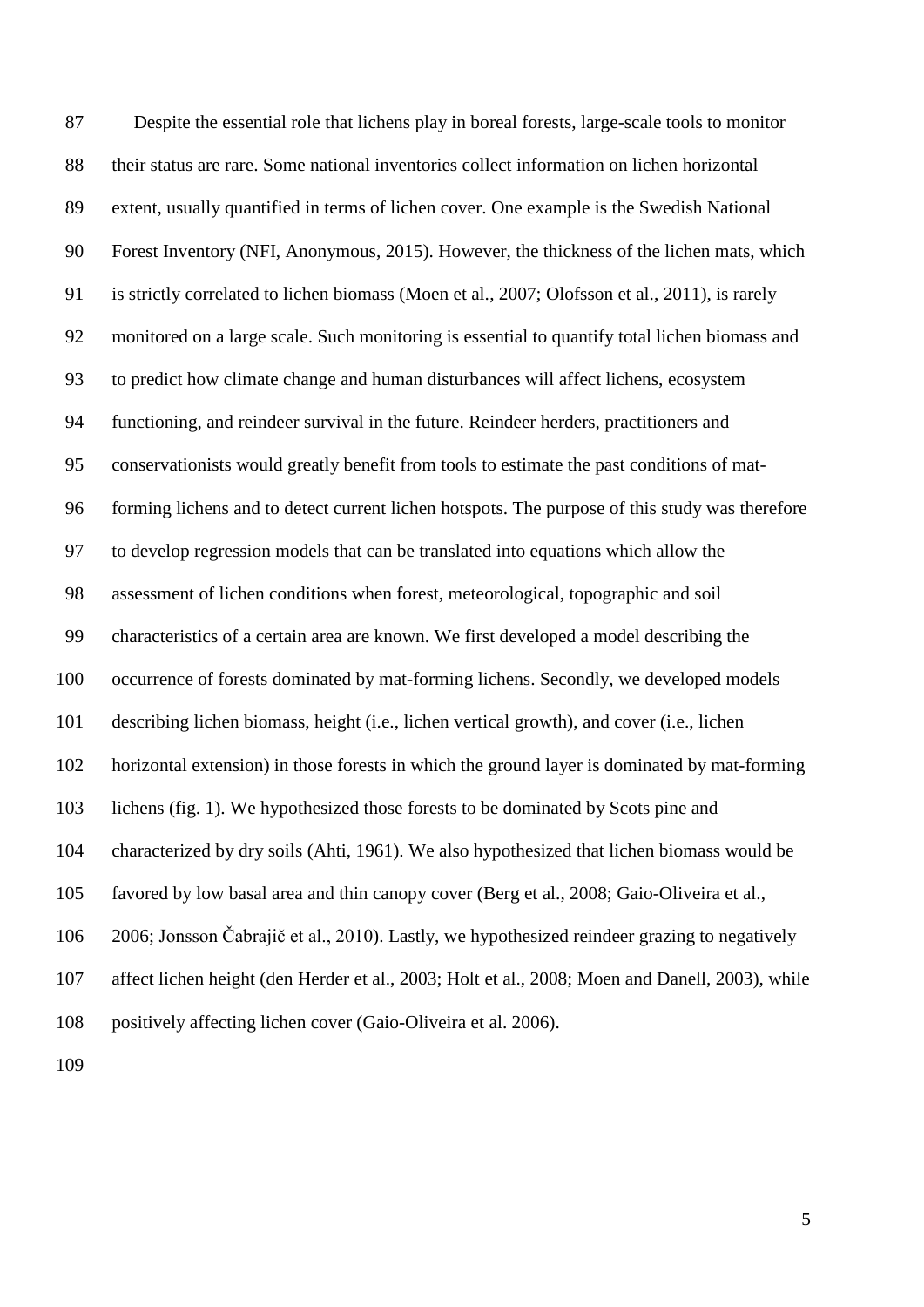### **2. METHODS**

<span id="page-5-1"></span>

## **2.1 Predicting the occurrence of lichen-dominated forests**

<span id="page-5-0"></span>*2.1.1 Input open data*

113 Since the 1920s, each year the NFI has been recording data on the Swedish forests in circular temporary plots [\(http://www.slu.se/nfi\)](http://www.slu.se/nfi). Since 1953 the plots, with a 10 m radius, have been organized in clusters, distributed over a grid covering the whole country. Each cluster has a squared shape and three to four plots per edge, the length of which can vary between 1 and 2 km [\(Fridman et al., 2014\)](#page-26-7). The distance between clusters varies between northern and southern Sweden, with clusters in the south being closer to each other than in 119 the north. We selected all forest plots ( $n = 48267$ ) which were sampled by the NFI between 1983 and 2014, and were located within the reindeer herding husbandry area of northern Sweden, i.e. in the counties of Jämtland, Västerbotten, and Norrbotten. We assigned a unique code to each annual cluster of plots, hereafter referred to as *Cluster*. The NFI classifies each forest plot based on the vegetation group dominating the ground layer, differentiating among dry mosses, wet mosses, and mat-forming lichens. Based on the NFI classification, we divided the plots into two categories: moss-dominated and lichen-dominated. We defined as lichen-dominated those plots classified by the NFI as either "lichen dominant" (>50% lichen cover), "lichen moderate/Sphagnum type" (25-50% lichen cover), or "lichen moderate" (25- 50% lichen cover) [\(Anonymous, 2015\)](#page-24-3). We defined all other plots as moss-dominated. The NFI also records several forest characteristics at each plot, e.g. basal area, tree canopy cover, forest type, forest age, and tree height.

 We obtained data on monthly average air temperature and monthly total precipitation from the Swedish Meteorological and Hydrological Institute (SMHI). Data were provided as monthly maps covering the whole country and divided by year (2005-2014). We averaged the monthly temperature data and summed monthly precipitation data by season (winter: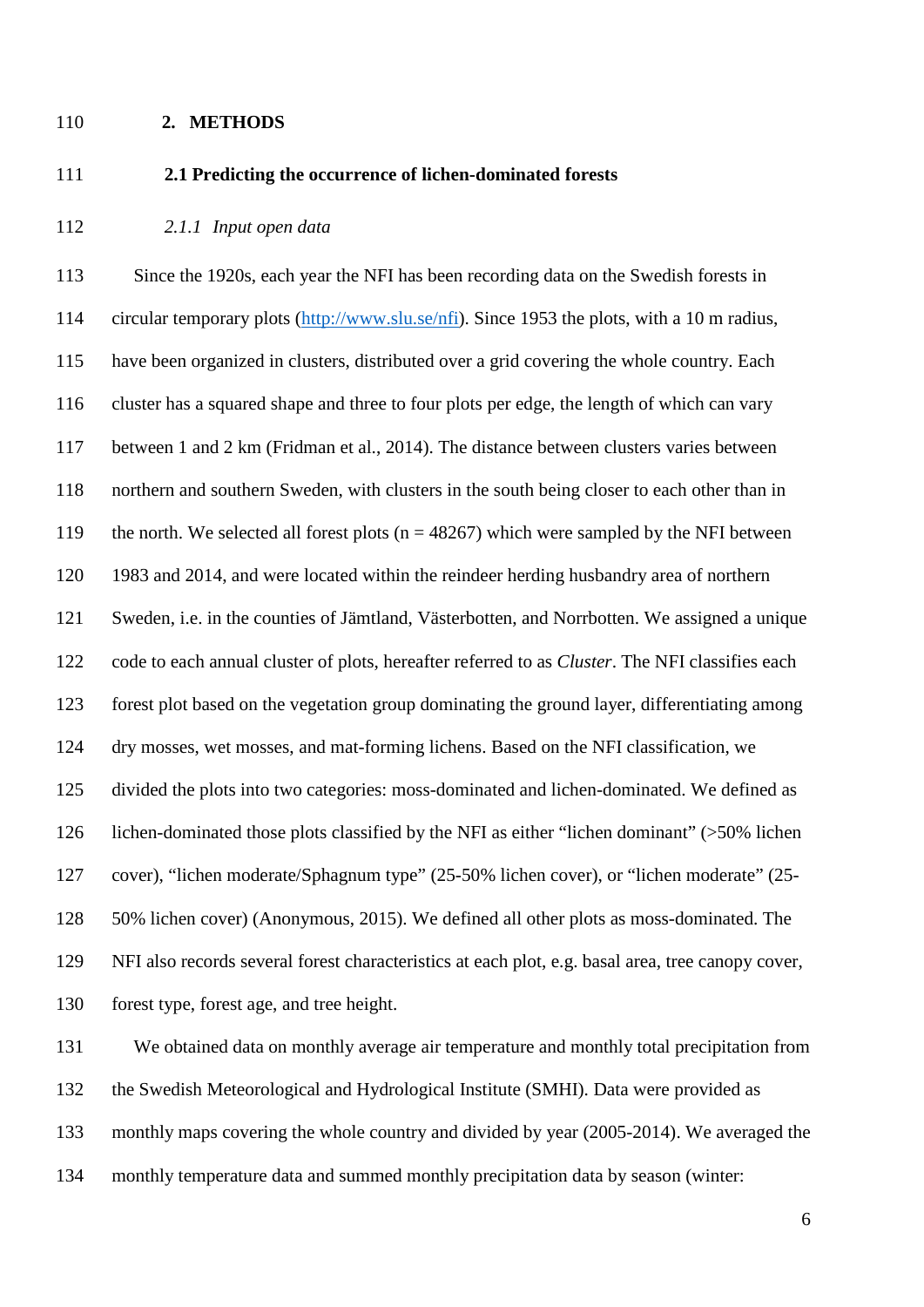December-February; spring: March-May; summer: June-August; fall: September-November). The temperature map for June 2009 was missing, so we did not develop a temperature map for summer 2009. Similarly, we did not develop temperature and precipitation maps for winter 2005 because maps for December 2004 were not available. A preliminary analysis revealed that meteorological data averaged over a 5-year period (2010-2014) were highly correlated to data averaged over a 10-year period (2005-2014). Therefore, we assumed that data averaged over the 10-year period could confidently represent the spatial variability in climatic conditions among plots in our study area. Similar patterns were suggested by Jonsson Čabrajič et al. (2010). This assumption allowed us to test the importance of meteorological conditions in determining lichen dominance even for those years for which meteorological data were not available in map format (i.e. 1983-2004). We derived topographic data from DEM maps with 50 m resolution downloaded from the Läntmateriet website (accessed on April 28, 2016: [http://www.lantmateriet.se/sv/Kartor-och-](http://www.lantmateriet.se/sv/Kartor-och-geografisk-information/Hojddata/) [geografisk-information/Hojddata/\)](http://www.lantmateriet.se/sv/Kartor-och-geografisk-information/Hojddata/). For those areas where a 50 m resolution map was not available, we used maps with 2 m resolution. In ArcGIS 10.2.1 [\(ESRI, 2014\)](#page-26-8), we derived slope and aspect maps from the DEMs. We obtained soil data, i.e. a map describing the percentage of sand content and a map of Available Water Capacity (AWC) in the topsoil, from the European Soil Data Centre, [http://eusoils.jrc.ec.europa.eu/content/topsoil-physical-](http://eusoils.jrc.ec.europa.eu/content/topsoil-physical-properties-europe-based-lucas-topsoil-data) [properties-europe-based-lucas-topsoil-data](http://eusoils.jrc.ec.europa.eu/content/topsoil-physical-properties-europe-based-lucas-topsoil-data) [\(Ballabio et al., 2016\)](#page-25-4). Lastly, we extracted information from the meteorological, topographic and soil maps for each plot. *2.1.2 Model development*

 We developed a quasibinomial mixed-effect regression model in which lichen dominance was the response variable, taking the value 1 for lichen-dominated plots and the value 0 for moss-dominated plots. A quasibinomial model was necessary because the corresponding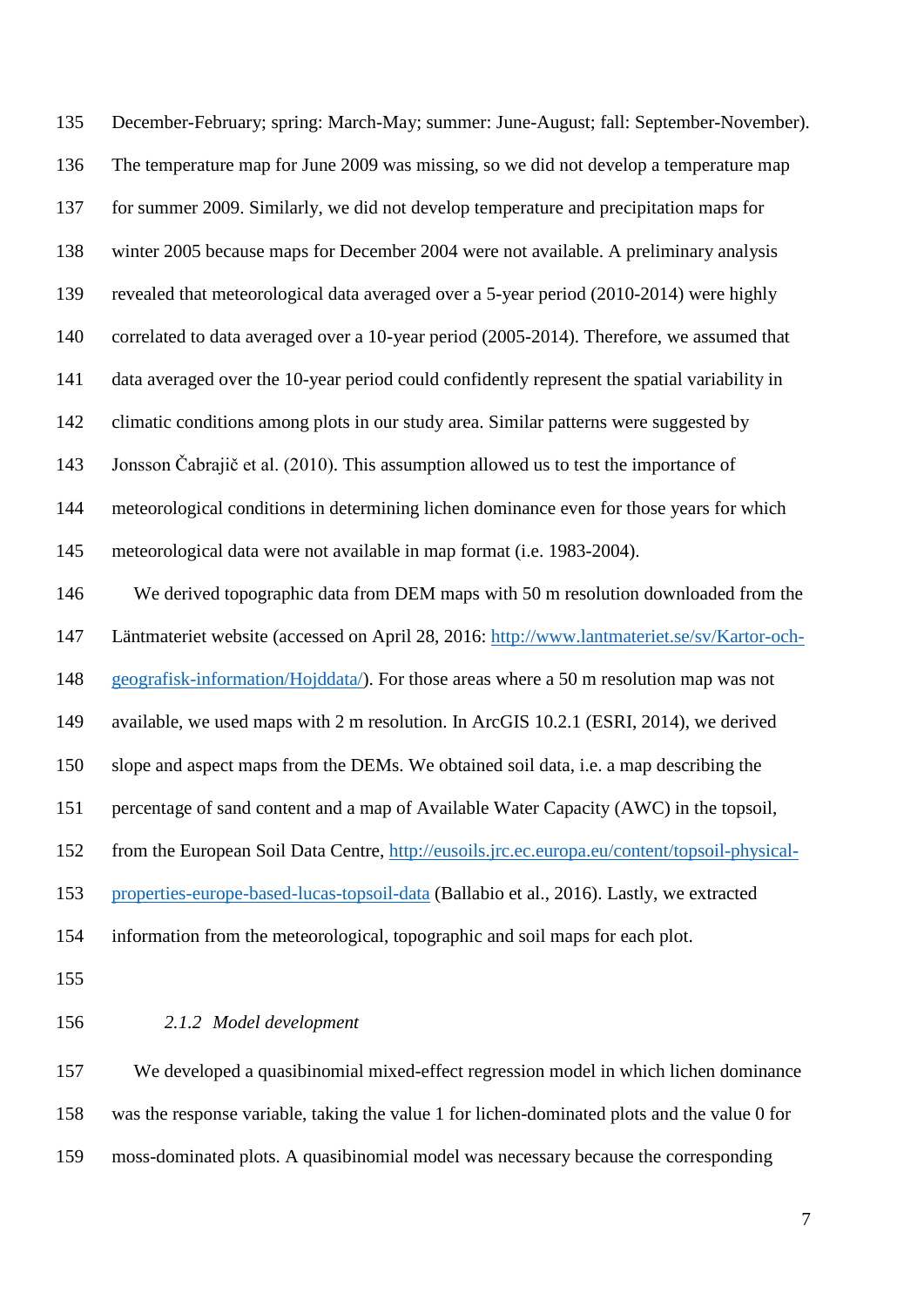binomial model suffered of overdispersion. The candidate predictor variables were basal area, tree canopy cover, forest type, forest age, spring, summer and winter precipitation, summer and winter temperature, slope, aspect, sand percentage in the soil (*sand*) and AWC. We did not include spring and fall temperature as candidate predictor variables because they were 164 highly correlated with winter temperature (Pearson's correlation coefficient  $r = 0.80$  and 0.88, respectively). Similarly, we excluded fall precipitation from the analysis because it was 166 correlated with winter precipitation  $(r = 0.88)$ . We did not include elevation in the model due 167 to its correlation with summer precipitation and temperature ( $r = 0.66$  and  $-0.73$ , respectively). We added *Cluster* as a random term in order to take into account the clustered sampling design used by the NFI. We plotted a semivariogram for the within-group residuals, using the *Variogram* function in the nlme package for R [\(Pinheiro et al., 2018\)](#page-28-7), which suggested that the model residuals were not spatially autocorrelated (Appendix A, fig. A.1, panel A). In the full model, some of the candidate predictor variables were not statistically significant (p-value > 0.05). Therefore, we used the *Anova* function in the car package for R [\(Fox and Weisberg, 2011\)](#page-26-9) to detect which candidate predictor variables could be removed from the full model (p-value in the likelihood ratio test > 0.05). Models were developed in R 3.3.0 [\(R Development Core Team, 2017\)](#page-28-8).

<span id="page-7-0"></span>

## <span id="page-7-1"></span>**2.2 Predicting lichen biomass, height and cover in lichen-dominated forests**

*2.2.1 Study area*

 In July and September 2015, we visited 98 sample forest plots distributed in the boreal forest zone within the Swedish reindeer herding husbandry area. Sample plots had been previously inventoried and classified by the NFI as lichen-dominated, but we restricted the selection to plots visited between 2010 and 2014 in order to take advantage of the detailed description of forest characteristics compiled by the NFI. We located all sample plots using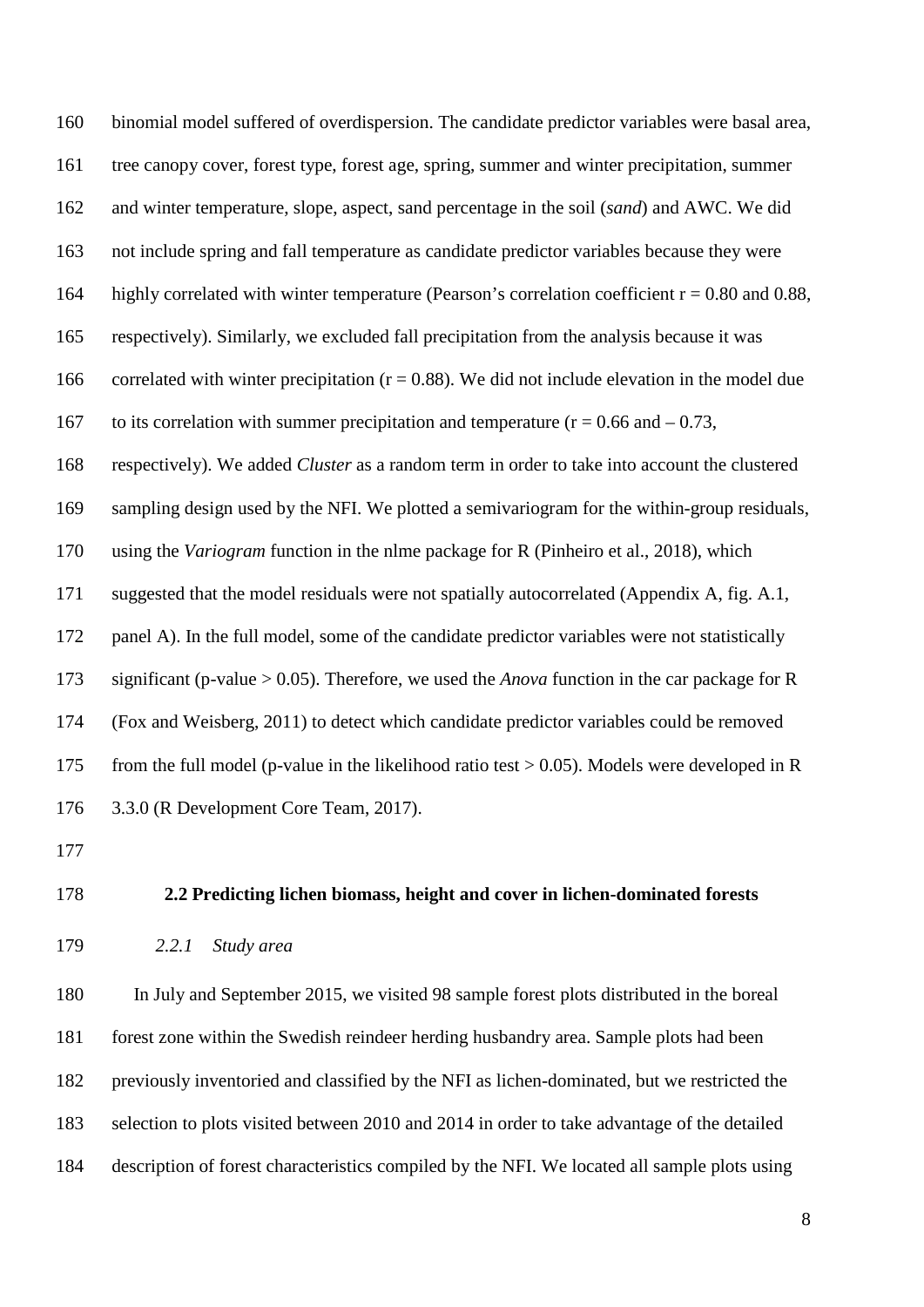the spatial coordinates provided by the NFI, and in most cases the original location was confirmed by a wooden stick left by the NFI to mark the center of the plot. The plots had a 10 m radius, the same as the original NFI plots. We visited areas that are used both by forest reindeer herding districts, which have both winter and summer pastures within the boreal forest, and mountain herding districts, which use the boreal forest only during winter. Two plots were in recent clear-cuts, five were dominated by lodgepole pine (*Pinus contorta*), one by Norway spruce (*Picea abies*), 76 by Scots pine (*Pinus sylvestris*), two were in mixed coniferous forests, and 12 were in mixed forests containing both conifers and deciduous trees, predominantly birches (*Betula* spp.).

- 
- 

## *2.2.2 Input open data*

 For each plot visited in 2015, we obtained data on forest type, age, canopy cover and basal area from the NFI dataset. We updated data on forest age to the year of study (i.e. 2015). For recent clear-cuts, we set age, canopy cover and basal area to 0. Since boreal forests have very slow growth rates [\(Archibold, 1995\)](#page-25-5), data on all other forest characteristics were recent enough to be included in our models as provided by the NFI.

 Because mat-forming lichens have very slow growth rates [\(den Herder et al., 2003;](#page-26-5) [Pegau,](#page-28-9)  [1968;](#page-28-9) [Scotter, 1963;](#page-29-5) [Thomson, 1984\)](#page-29-4), we hypothesized that the meteorological conditions of several previous years would affect current lichen conditions. Since in our study area meteorological data were correlated over a 5- and a 10-year period (see subsection [2.1.1\)](#page-5-0), we decided to consider the average meteorological conditions of each plot over the 5 years preceding the field measurements (i.e., 2010-2014), keeping the data divided by season as described in subsection [2.1.1.](#page-5-0) For each plot, we extracted information about topography and soil from the same maps described in subsection [2.1.1.](#page-5-0)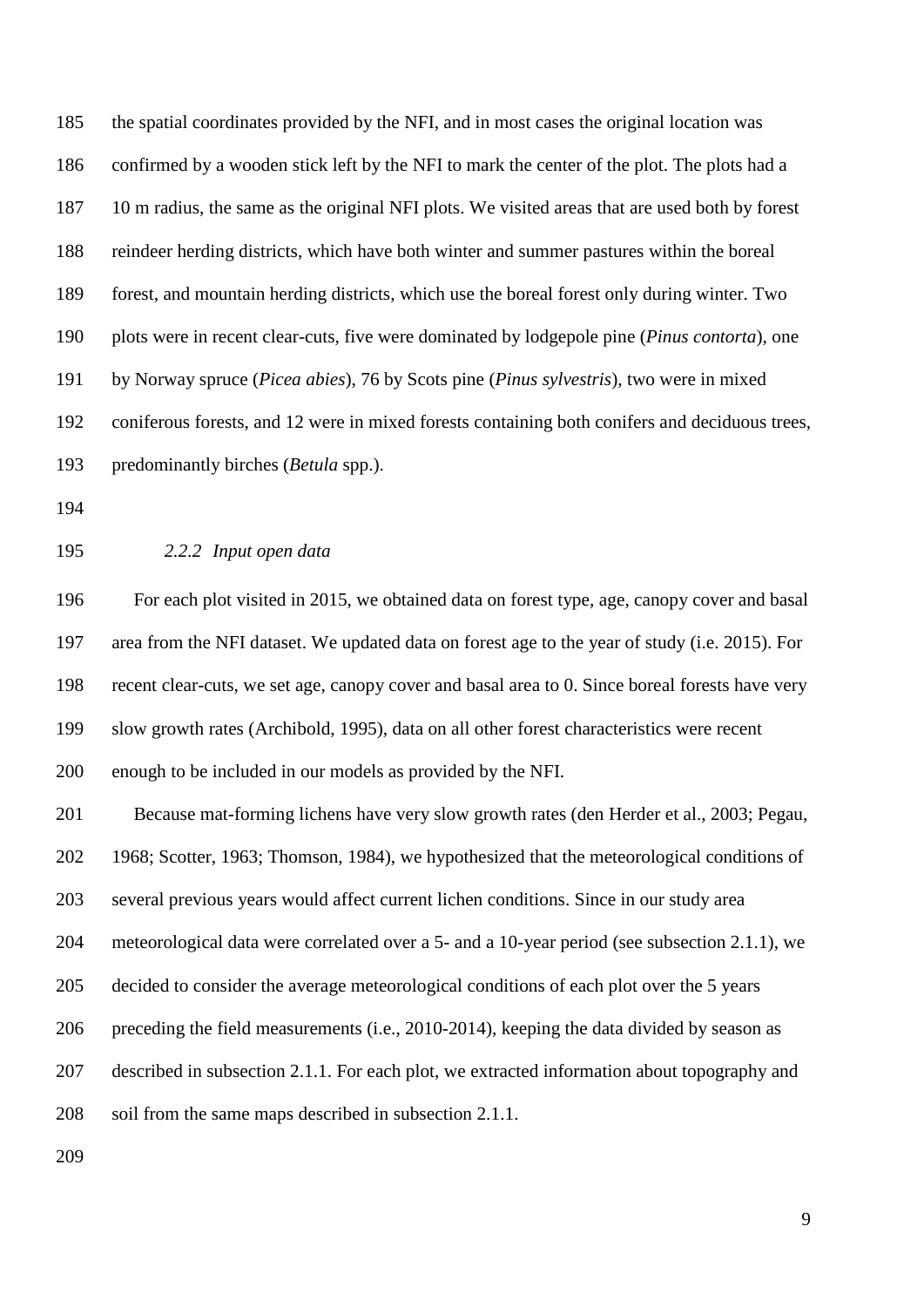## <span id="page-9-0"></span>*2.2.3 Field measurements*

 We measured lichen height in all sample plots as the average height of all mat-forming lichen species described in the Introduction, in 20cm-radius circles (hereafter, hits) regularly spaced one meter apart in the direction of the cardinal and half-cardinal points starting from the center of the sample plot, following Uotila et al. (2005) (Appendix A, fig. A.2 – panel A). We used a graduated rod with a plate that rests on the lichen thalli to take the measurements [\(Olofsson et al., 2011\)](#page-28-6). During the measurement, the rod was held perpendicular to the soil without penetrating into the litter and humus layer. Lichen height was measured with a precision of 0.5 cm. This technique provided 81 measurements of lichen height for each plot. If lichens were not present, we noted lichen height = 0 cm. For each hit, we also recorded which lichen species were present.

 We estimated the intensity of use of the area by reindeer by counting reindeer pellet groups in five subplots within each sample plot using the fecal standing crop technique (Appendix A, fig. A.2 – panel B) [\(McClanahan, 1986\)](#page-27-8). We only counted pellet groups that included at least 50 pellets and which laid for at least half of their extent in the plots [\(following Skarin, 2007\)](#page-29-6). In mountain herding districts the boreal forest is only used in winter, while in forest herding districts lichen-dominated forests can be used or at least 227 travelled on also during the snow-free season. Therefore, we only counted winter pellets. During winter, reindeer pellets are dryer and appear as separate drops. Summer pellets are wetter and the individual pellets are clumped together, making them easy to distinguish from winter ones.

### *2.2.4 Model development*

 Based on the field data collected in 2015, we developed three separate regression models with three proxies of lichen conditions as response variables: lichen biomass (LB), lichen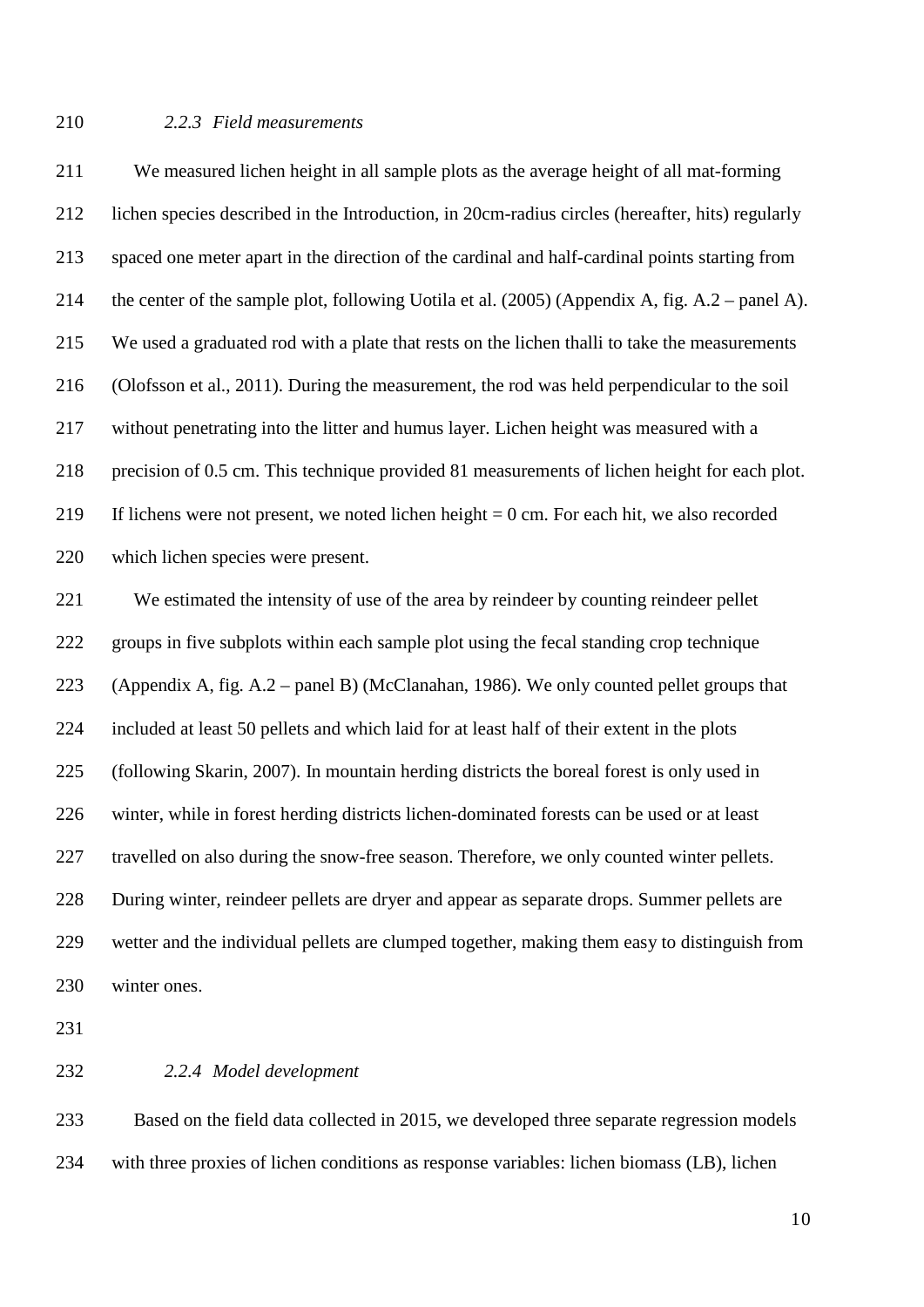height (LH), and lichen cover (LC). For each sampling plot, we estimated LB by averaging all 81 measurements of lichen height taken in a plot, i.e. including the hits where lichen height = 0 cm. LB is therefore expressed in centimeters. LB is a comprehensive measurement that takes into account both lichen height and cover, thus being a good approximation for food availability for reindeer [\(Moen et al., 2007\)](#page-27-7). LB is also strictly correlated with lichen volume (Appendix A, fig. A.3). We estimated LH by averaging lichen height over all those 241 hits in which lichens were present (i.e., lichen height  $> 0$  cm). Lastly, we estimated LC as the proportion of hits where lichens were present in each plot.

 We started by running a Gaussian mixed-effect linear regression model (GLMM) with LB as response variable, *Cluster* as random term, and all the variables described in Table 1 as candidate predictor variables, plus interaction terms between summer temperature and precipitation and between winter temperature and precipitation, with the purpose of taking into account the effect that extreme meteorological conditions may have on lichen growth [\(Skuncke, 1969: 29\)](#page-29-7). By visual inspection we determined that the relationship between pellet group counts (*pellets*) and LB followed a decreasing exponential curve, so we included *pellets* in the form of exp(-*pellets*). The GLMM had a lower Akaike Information Criterion [\(AIC, Burnham and Anderson, 2002\)](#page-25-6) compared to an analogous fixed-term regression model, so we retained the random term. A semivariogram for the within-group residuals, drawn using the *Variogram* function in the nlme package for R [\(Pinheiro et al., 2018\)](#page-28-7), suggested that the model residuals were not spatially autocorrelated (Appendix A, fig. A.1, panel B). Subsequently, we used the *stepAIC* function in the MASS package for R 3.3.0 [\(Venables and](#page-29-8)  [Ripley, 2002\)](#page-29-8) to run an automatic bidirectional elimination procedure in order to detect the set of predictor variables that provided the best-fit model based on AIC. In addition to the best-fit model, we also developed a reduced model by removing those variables for which the p-value in the likelihood ratio test provided by the Analysis of Variance table produced by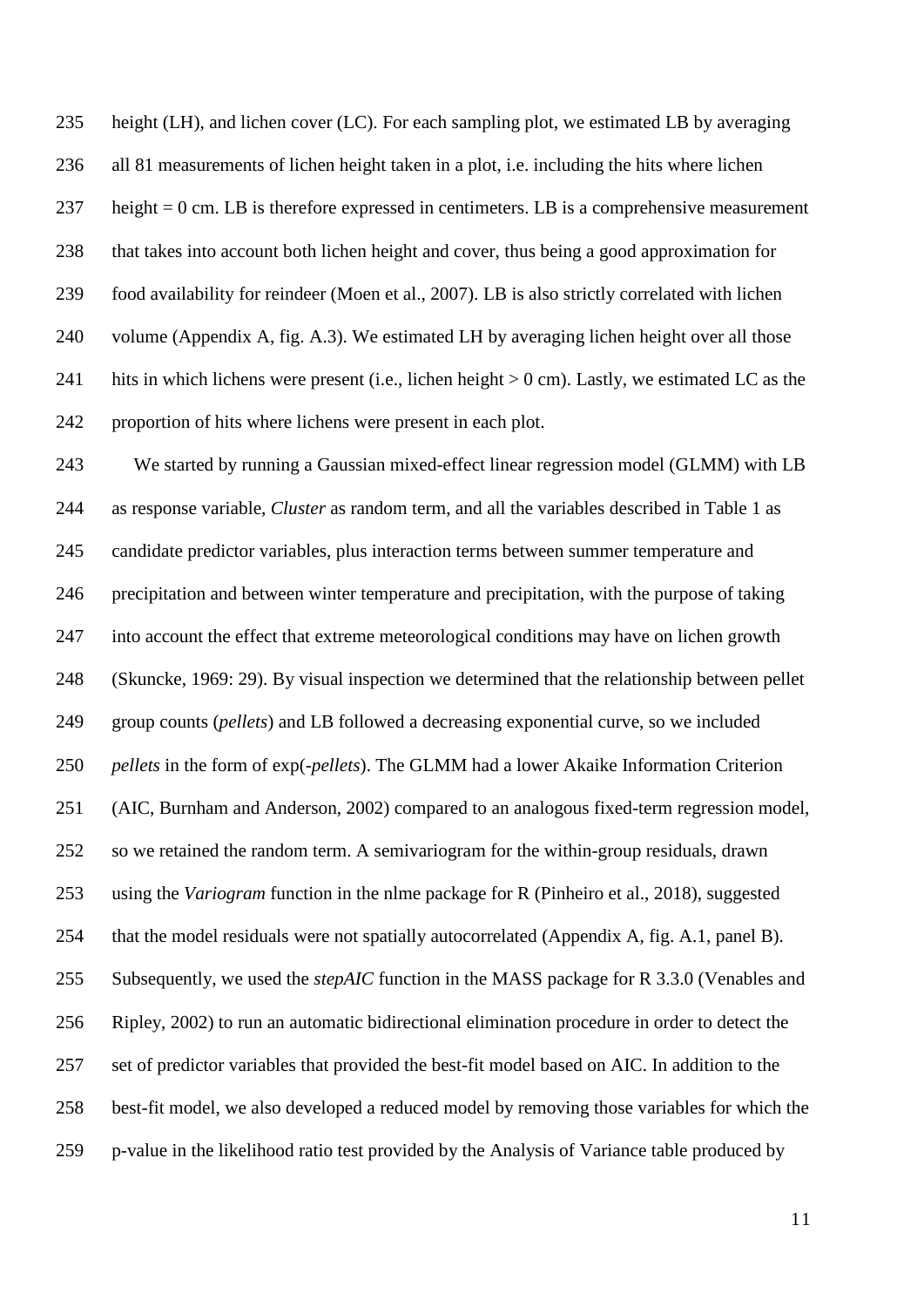the *anova* function in R 3.3.0 (R Development [Core Team, 2017\)](#page-28-8) was > 0.05. We developed 261 the reduced model because the purpose of our study was to create relatively simple equations for stakeholders' use. Thus, we believe that a model that performs slightly worse than the best-fit model but contains less predictor variables is more valuable to stakeholders. Similarly we ran a GLMM with LH as a response variable, and the same random and fixed terms as for the LB model as predictors, with the exception of winter precipitation 266 (*precip 1014w*) which we included as a second-order polynomial because of its parabolic relationship with LH. The semivariogram for the within-group residuals suggested that the model residuals were not spatially autocorrelated (Appendix A, fig. A.1, panel C). Comparing the GLMM with an analogous fixed-term regression model as above, we determined that the random term (*Cluster*) was not needed (Standard Deviation: 0.37), so we proceeded with a fixed-effect linear regression model. Finally, we developed a best-fit and a reduced model following the same procedure as for LB. Subsequently, we ran a mixed-effect quasibinomial model, i.e. a GLMM with logit function, to link LC to the candidate predictor variables described in Table 1, with the exception of *pellets*, which was included in the form of ln(*pellets*+1) because we determined by visual inspection that its relationship with the logit of LC followed a logarithmic curve. The +1 allows the calculation of the logarithm of values = 0. *Cluster* was the random term. A quasibinomial model was necessary because the corresponding binomial model suffered of overdispersion. The semivariogram for the within-group residuals suggested that the model residuals were not spatially autocorrelated (Appendix A, fig. A.1, panel D). Since AIC cannot be calculated for quasibinomial models, we used the *Anova* function in the car package for R 282 3.3.0 [\(Fox and Weisberg, 2011\)](#page-26-9) to detect which predictor variables could be removed from the full model, based on a likelihood-ratio test.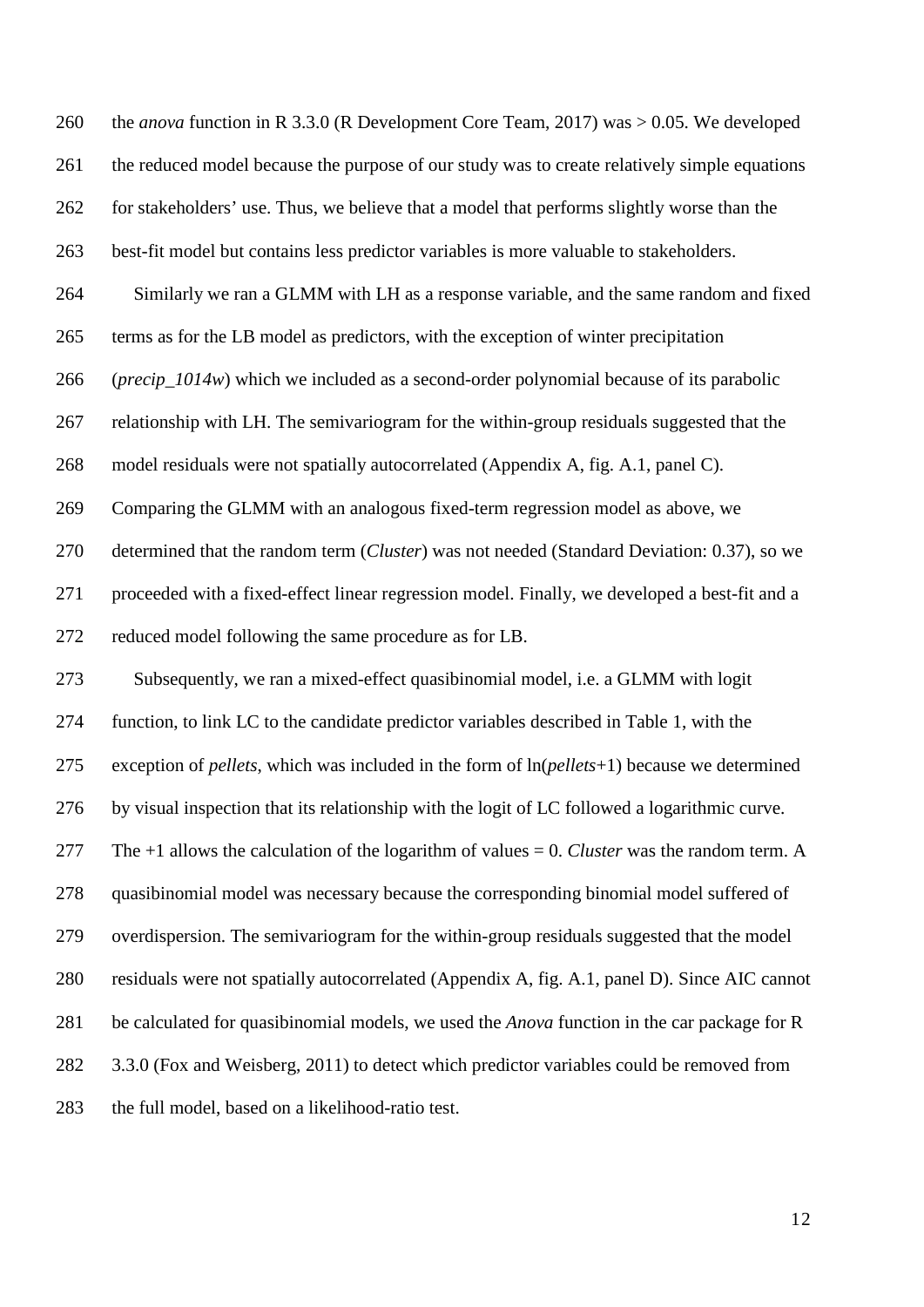Lastly, we repeated the three procedures above but starting with models which did not contain reindeer pellet counts (*pellets*) as predictor variable, with the purpose of creating equations that could describe past lichen conditions, i.e. when pellet counts are not available.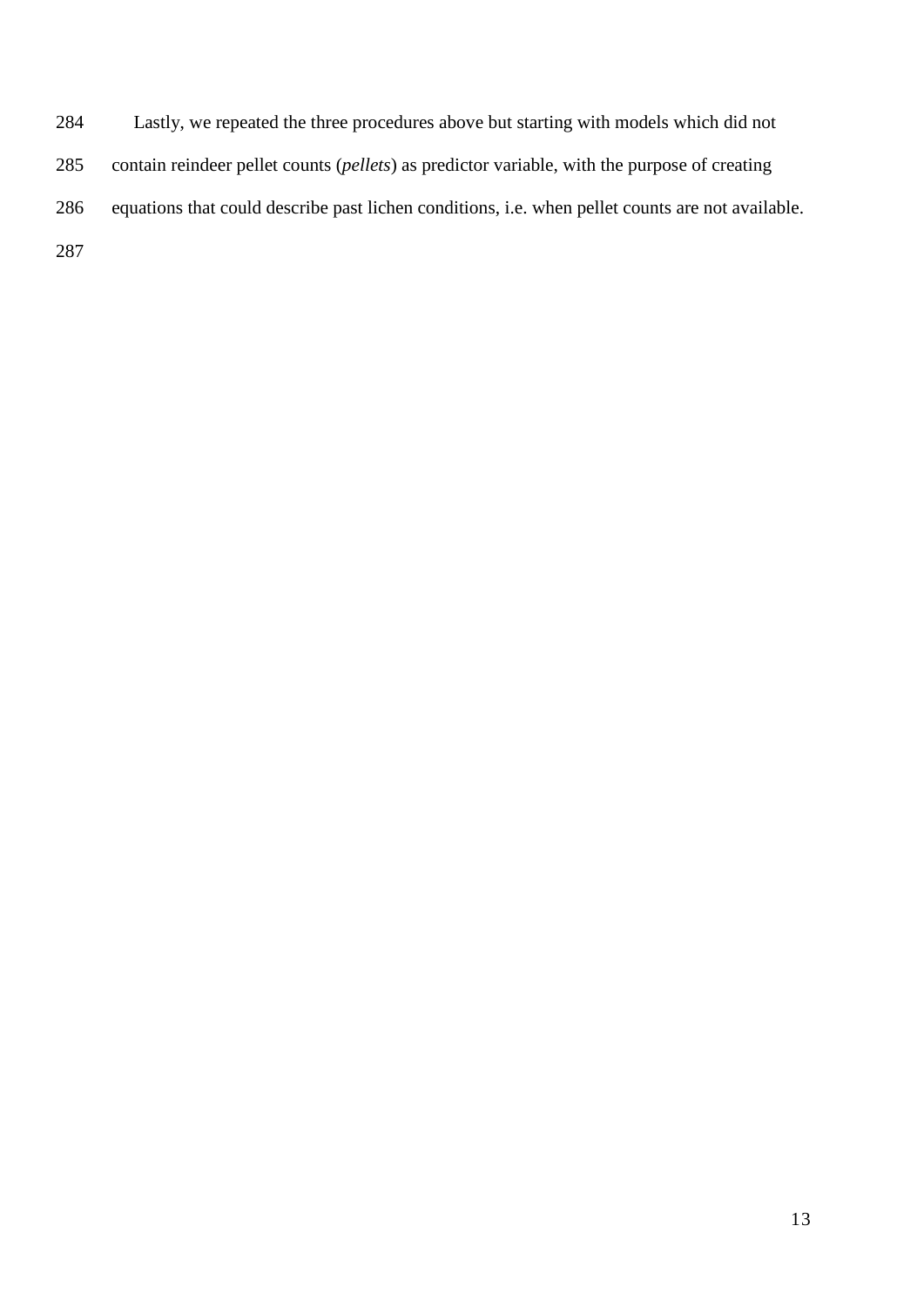**Table 1.** List of all forest, meteorological, biotic, and topographic characteristics included as predictor variables in our models aimed to predict the occurrence of lichen-dominated forests, as well as lichen biomass, height and cover in those forests. All continuous variables are highlighted in italic. See the Methods section for a description of the data sources. The descriptive statistics refer to the two datasets used to model lichen occurrence and lichen conditions (i.e. lichen biomass, height and cover) respectively, and are reported as mean (standard deviation) [minimum; maximum].

|              |                                                                     | <b>Descriptive statistics</b> | <b>Descriptive statistics</b> |
|--------------|---------------------------------------------------------------------|-------------------------------|-------------------------------|
|              | <b>Variable</b><br><b>Description</b>                               | (lichen occurrence)           | (lichen conditions)           |
| basal area   | Expressed in m <sup>2</sup> /ha. For details, see Anonymous (2015). | 14.63 (13.08) [0.00; 493.22]  | 9.18(8.67)[0.00; 41.89]       |
|              | Average age (in years), estimated as the average age of             |                               |                               |
| age          | at least two trees representative for the whole plot. For           | 66.85(50.03)[0; 345]          | 54.92 (47.45) [0; 232]        |
|              | details, see Anonymous (2015).                                      |                               |                               |
| canopy cover | Tree canopy cover, estimated visually and expressed as              | 55.97 (20.17) [0; 99]         | 38.10 (18.42) [0; 72]         |
|              | a percentage. For details, see Anonymous (2015).                    |                               |                               |
| pellets      | Number of reindeer pellet groups (see section 2.2.3 for             |                               | 1.87(3.16)[0;16]              |
|              | details).                                                           |                               |                               |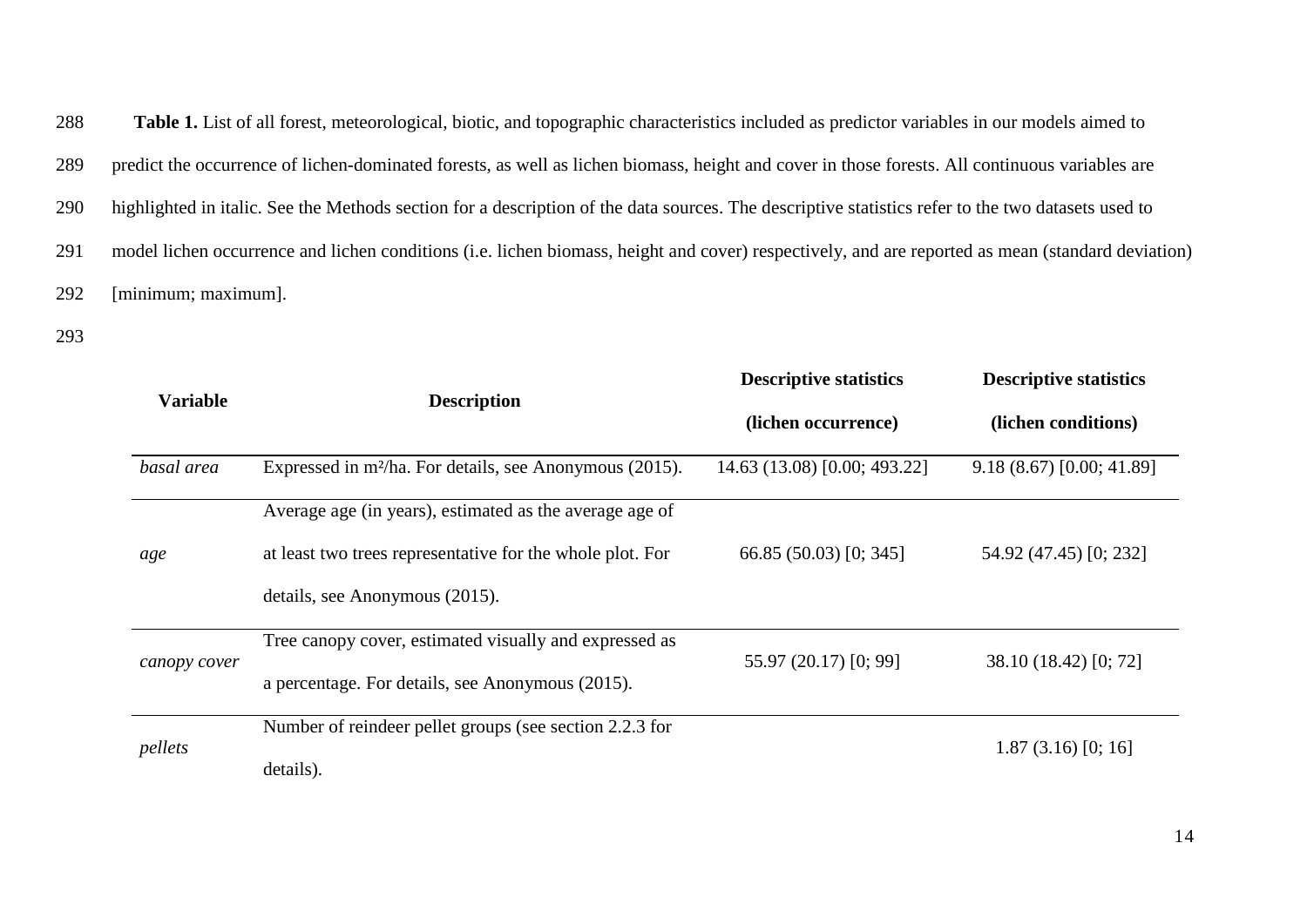|                 |                                                          | <b>Descriptive statistics</b> | <b>Descriptive statistics</b>   |
|-----------------|----------------------------------------------------------|-------------------------------|---------------------------------|
| <b>Variable</b> | <b>Description</b>                                       | (lichen occurrence)           | (lichen conditions)             |
|                 | Total spring precipitation (mm) averaged for either the  |                               |                                 |
| $precip_sp$     | period 2005-2014 or 2010-2014                            | 77.62 (10.76) [0; 186]        | 72.13 (6.43) [59; 89]           |
|                 | Total summer precipitation (mm) averaged for either the  |                               |                                 |
| $precip\_su$    | period 2005-2014 or 2010-2014                            | 189.41 (27.22) [0; 298]       | 195.07 (19.79) [126; 245]       |
|                 | Total winter precipitation (mm) averaged for either the  |                               |                                 |
| $precip_w$      | period 2005-2014 or 2010-2014                            | 101.63(21.15)[0; 235]         | 94.91 (20.38) [65; 145]         |
|                 | Average summer temperature (°C), averaged for either     |                               |                                 |
| $temp\_su$      | the period 2005-2014 or 2010-2014                        | $12.22(0.97)$ [0; 14]         | 12.25(0.74)[10; 14]             |
|                 | Average winter temperature (°C), averaged for either the |                               |                                 |
| $temp_w$        | period 2005-2014 or 2010-2014                            | $-9.91(1.87)$ [ $-15; 0$ ]    | $-10.35(1.72)$ [ $-14$ ; $-7$ ] |
|                 | Expressed in degrees and derived from a 50 m Digital     |                               |                                 |
| slope           | Elevation Model (DEM), except for a few plots in         | 4.04 (3.54) [0.00; 37.84]     | 3.55(2.92)[0.02; 14.63]         |
|                 | Jämtland for which we used a 2 m DEM                     |                               |                                 |
| sand            | Percentage of sand content in the topsoil                | 68.88 (10.83) [0.00; 98.81]   | 70.87 (10.14) [50.81; 94.81]    |
|                 |                                                          |                               |                                 |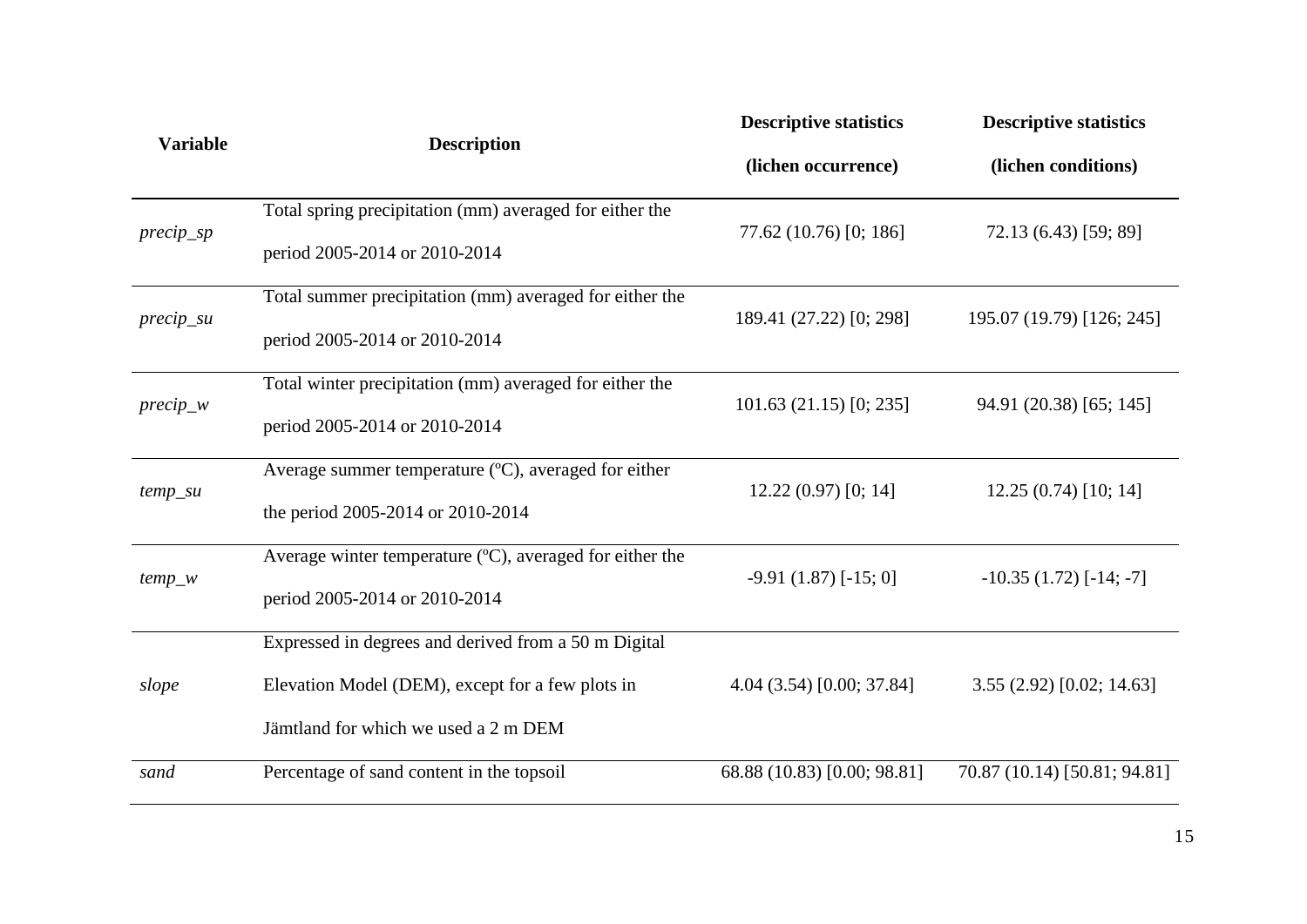|                 |                                                              | <b>Descriptive statistics</b> | <b>Descriptive statistics</b> |
|-----------------|--------------------------------------------------------------|-------------------------------|-------------------------------|
| <b>Variable</b> | <b>Description</b>                                           | (lichen occurrence)           | (lichen conditions)           |
| AWC             | Available Water Capacity in the topsoil                      | 0.07(0.01)[0.00; 0.12]        | 0.07(0.01)[0.05; 0.08]        |
| HD              | Herding district type: forest or mountain                    |                               |                               |
|                 | Determined starting from the NFI classification              |                               |                               |
|                 | referring to the proportion of each tree species. We         |                               |                               |
|                 | assigned a plot to a specific forest type based on the       |                               |                               |
|                 | dominant tree species (covering $\geq$ 70 % of the plot). In |                               |                               |
|                 | some cases, we corrected the NFI classification based        |                               |                               |
| forest type     | on our field observations. We defined forests $\leq$ 5 years |                               |                               |
|                 | old as clear-cuts. If there was not any dominant tree        |                               |                               |
|                 | species (i.e. no species constituted $> 70$ % of all trees), |                               |                               |
|                 | we defined forest type as "mixed" (including both            |                               |                               |
|                 | deciduous trees and conifers) or "mixed conifer" (only       |                               |                               |
|                 | including conifers).                                         |                               |                               |
| aspect          | Derived from the DEM. Then, converted to a categorical       |                               |                               |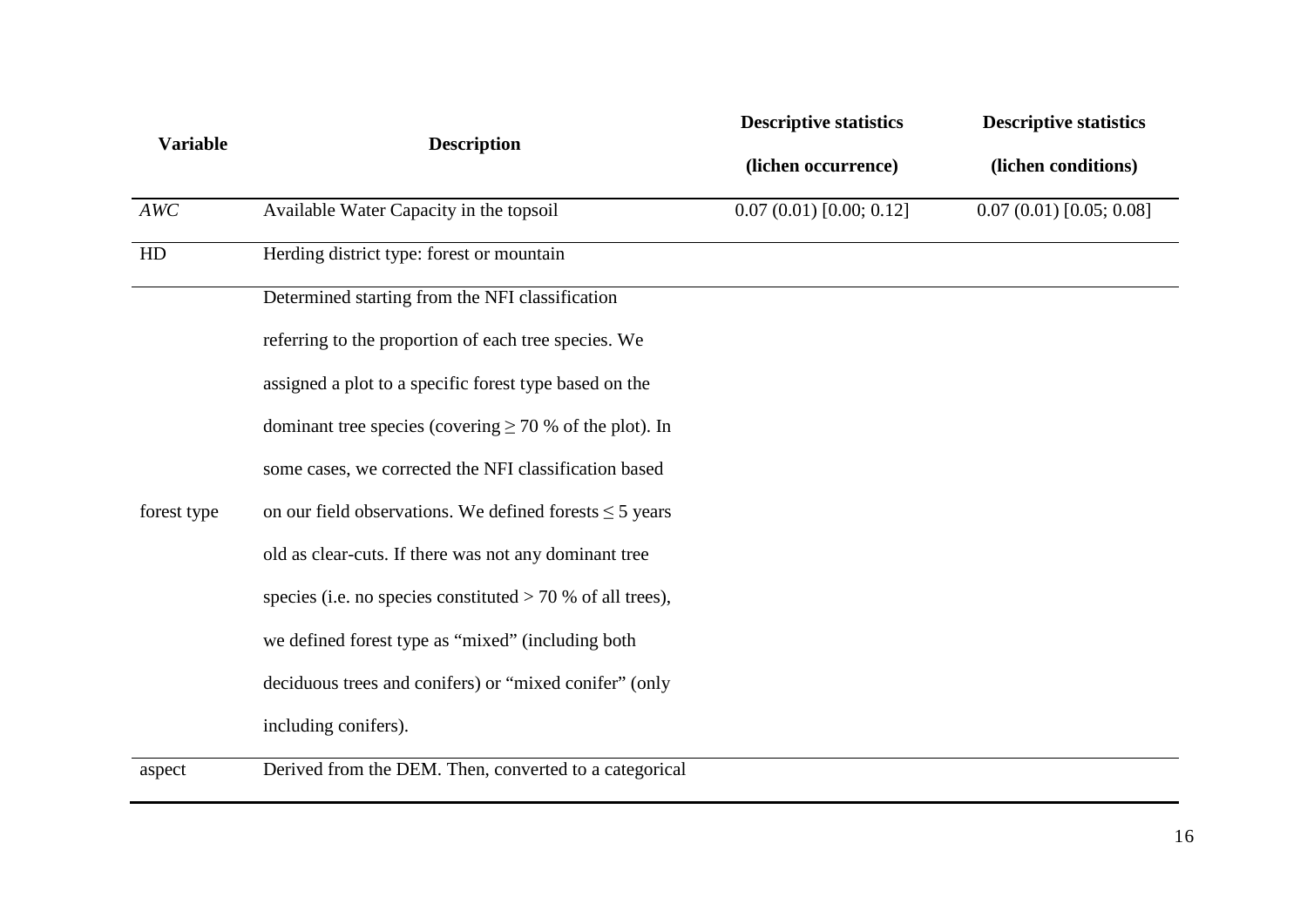|                 |                                                  | <b>Descriptive statistics</b> | <b>Descriptive statistics</b> |  |
|-----------------|--------------------------------------------------|-------------------------------|-------------------------------|--|
| <b>Variable</b> | <b>Description</b>                               | (lichen occurrence)           | (lichen conditions)           |  |
|                 | variable with 10 categories, divided as follows: |                               |                               |  |
|                 | $Flat: -1$                                       |                               |                               |  |
|                 | North: 0-22.5                                    |                               |                               |  |
|                 | Northeast: 22.5-67.5                             |                               |                               |  |
|                 | East: 67.5-112.5                                 |                               |                               |  |
|                 | Southeast: 112.5-157.5                           |                               |                               |  |
|                 | South: 157.5-202.5                               |                               |                               |  |
|                 | Southwest: 202.5-247.5                           |                               |                               |  |
|                 | West: 247.5-292.5                                |                               |                               |  |
|                 | Northwest: 292.5-337.5                           |                               |                               |  |
|                 | North: 337.5-360                                 |                               |                               |  |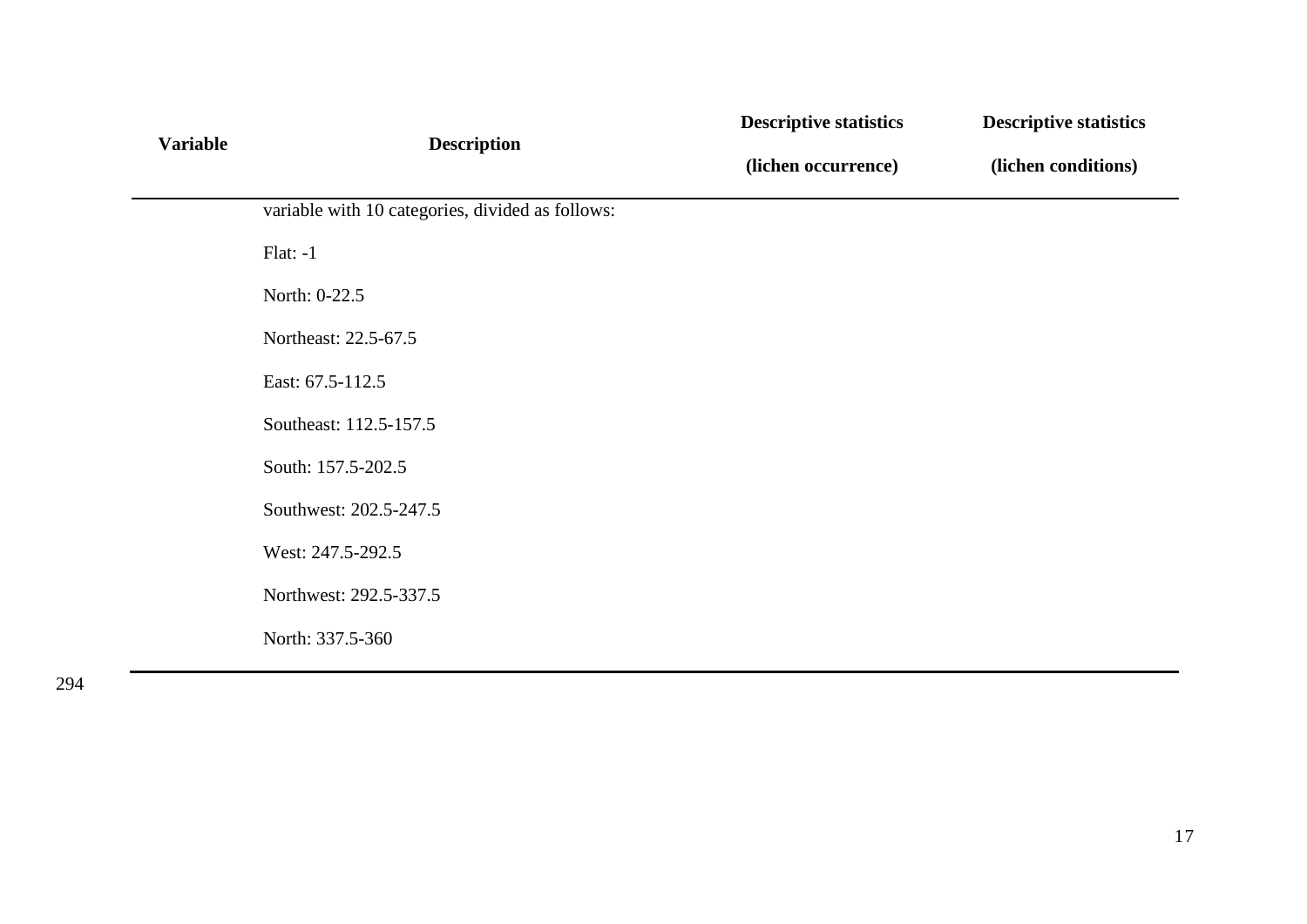## **3. RESULTS**

## **3.1 Predicting the occurrence of lichen-dominated forests**

 Based on data collected in the forests of northern Sweden from 1983 to 2014, we assessed that the odds of a plot being lichen-dominated are higher in Scots pine forests compared to any other forest type, while they are lower on north facing slopes than in any other aspect category (Table 2 and Appendix A, Table A.1). Moreover, the odds of a forest being dominated by lichens are higher if the forest is older and characterized by lower basal area and thinner canopy cover (fig. 2). Finally, areas on gentle slopes with higher summer precipitation and lower winter precipitation and temperature favor lichen occurrence.

 **Table 2**. Quasibinomial mixed-effect regression model predicting the occurrence of lichen-dominated forests. The model was developed based on data from the Swedish National Forest Inventory describing boreal forests. The response variable was a dummy variable 308 distinguishing between lichen-dominated  $(= 1)$  and moss-dominated  $(= 0)$  forests. For a list of the candidate predictor variables, see subsection [2.1.](#page-5-1) Random term standard deviation = 1.80. The categories of the "forest type" variable are marked with an asterisk. Scots pine (*Pinus sylvestris*) was the reference category. Lodgepole pine = *Pinus contorta*. Norway spruce = *Picea abies*. The categories of the "aspect" variable are marked with a º. North was the 313 reference category. All continuous variables are highlighted in italic.  $\beta$  = regression coefficient mean estimate, which in a quasibinomial model is the log odd ratio;  $SE =$  standard error of the coefficient estimate.

|            |         | SE   | p-value                       |
|------------|---------|------|-------------------------------|
| intercept  | $-2.86$ | 0.82 |                               |
| basal area |         |      | $-0.0441$ $0.0055$ $< 0.0001$ |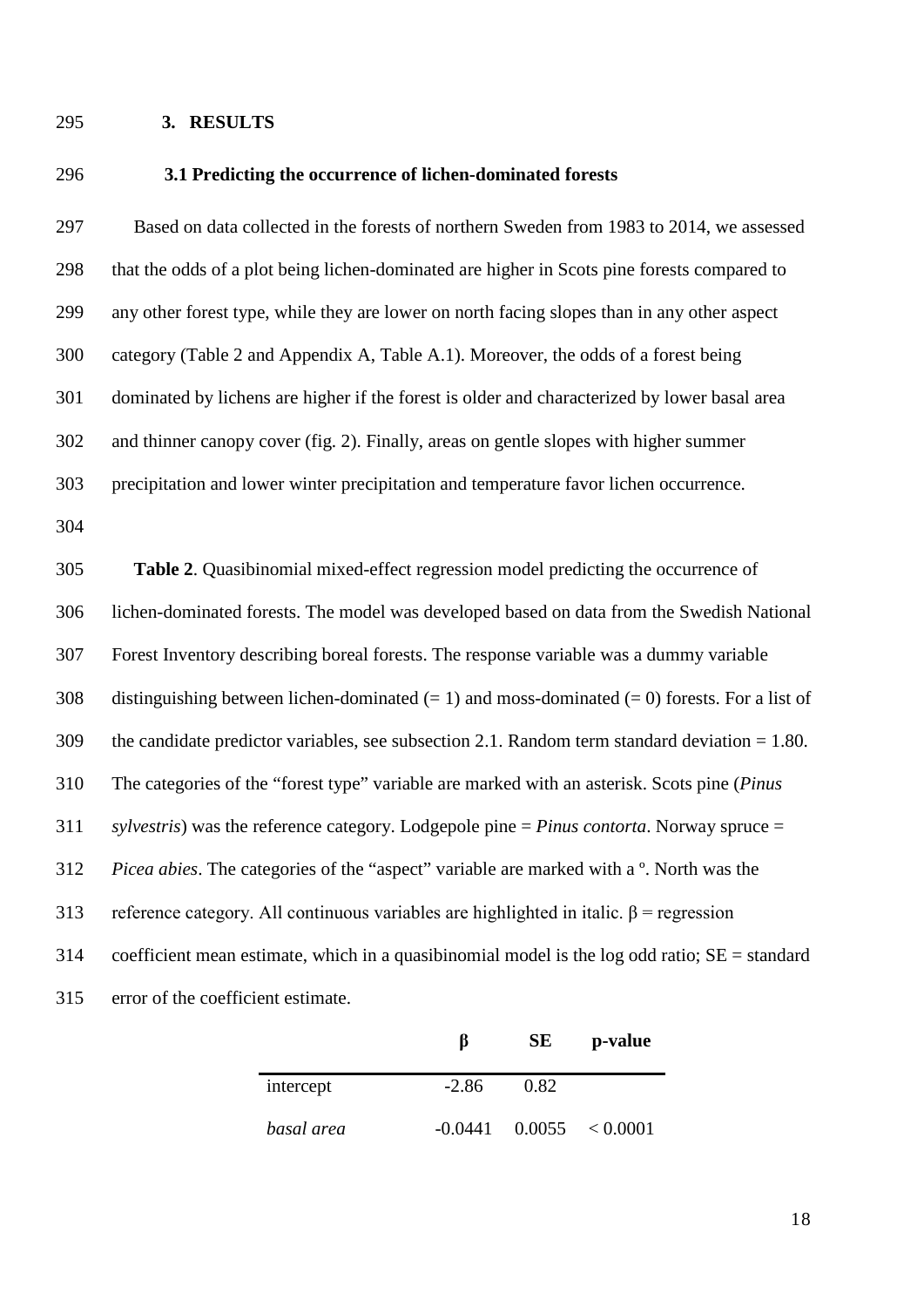|                        | β         | SE     | p-value  |
|------------------------|-----------|--------|----------|
| canopy cover           | $-0.0345$ | 0.0027 | < 0.0001 |
| clear-cut *            | $-4.64$   | 0.69   | < 0.0001 |
| lodgepole pine *       | $-1.14$   | 0.27   | < 0.0001 |
| mixed *                | $-2.45$   | 0.16   | < 0.0001 |
| mixed conifer *        | $-1.51$   | 0.25   | < 0.0001 |
| Norway spruce *        | $-2.93$   | 0.20   | < 0.0001 |
| age                    | 0.0024    | 0.0009 | 0.0107   |
| precip_su              | 0.0119    | 0.0024 | < 0.0001 |
| $precip_w$             | $-0.0115$ | 0.0036 | 0.0012   |
| $temp_w$               | $-0.10$   | 0.04   | 0.0110   |
| slope                  | $-0.06$   | 0.01   | < 0.0001 |
| east <sup>o</sup>      | 0.44      | 0.17   | 0.0083   |
| northeast <sup>o</sup> | 0.45      | 0.16   | 0.0051   |
| northwest <sup>o</sup> | 0.73      | 0.19   | 0.0001   |
| south <sup>o</sup>     | 0.94      | 0.16   | < 0.0001 |
| southeast <sup>o</sup> | 0.70      | 0.18   | 0.0001   |
| southwest <sup>o</sup> | 1.00      | 0.16   | < 0.0001 |
| west <sup>o</sup>      | 0.92      | 0.17   | < 0.0001 |
|                        |           |        |          |

316

## 317 **3.2 Predicting lichen biomass, height and cover in lichen-dominated forests**

318 Lichen biomass (LB) was on average  $3.98 \ (\pm 2.15)$  cm (Appendix A, Table A.2) and was positively related to tree canopy cover (fig. 3, panel A) and summer precipitation (fig. 3, panel B), and higher in mountain reindeer herding districts compared to forest herding districts (fig. 3, panel C). The intensity of use of the area by reindeer negatively affected LB,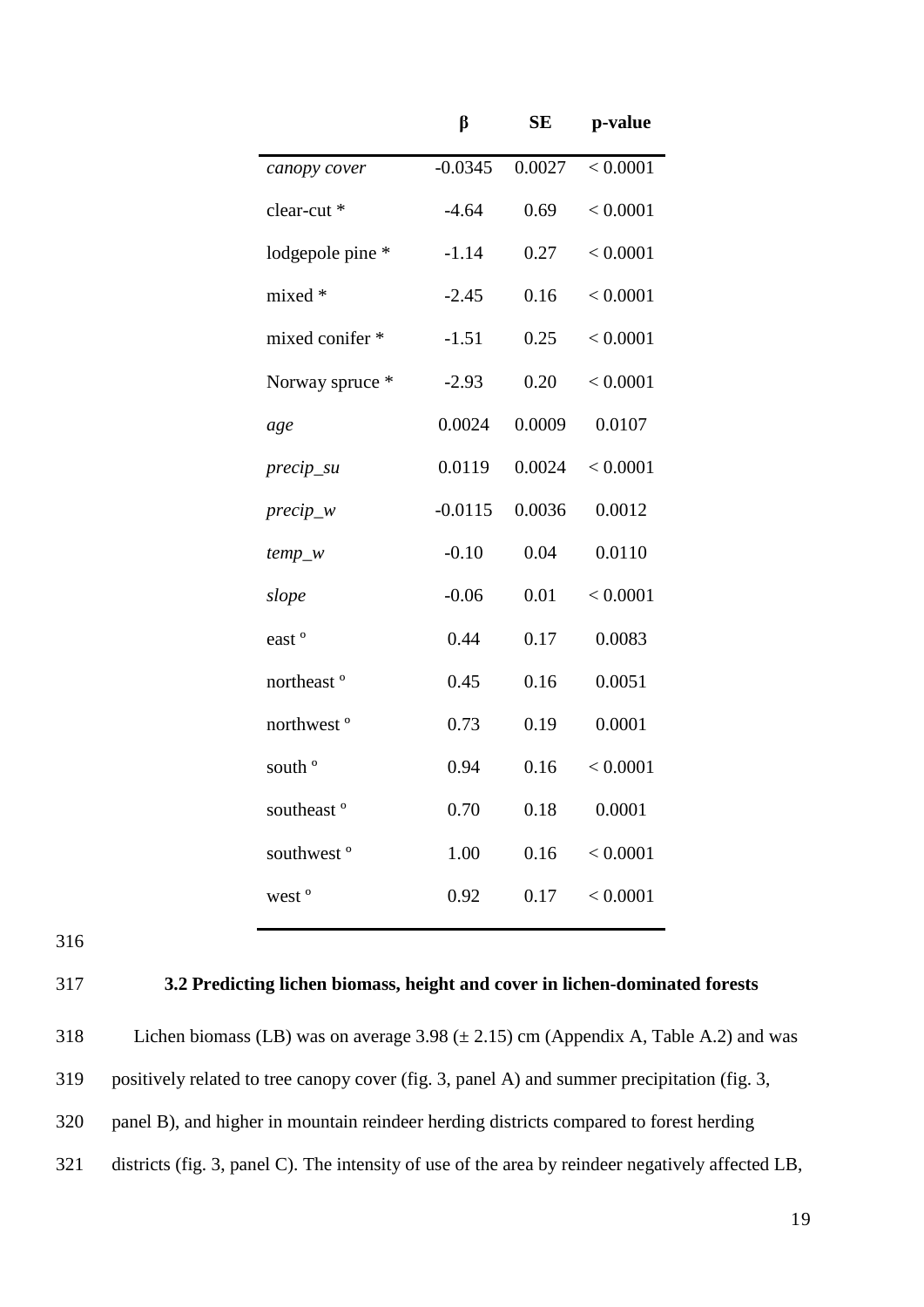| 322 | but in an exponential manner. These results are based on the reduced model detailed in Table    |
|-----|-------------------------------------------------------------------------------------------------|
| 323 | 3 and in Appendix A, Table A.3, while the best-fit model predicting LB is detailed in           |
| 324 | Appendix A, Table A.4. For a model without reindeer pellet counts, we refer the reader to       |
| 325 | Appendix B, Tables B.1 and B.2.                                                                 |
| 326 | Lichen height (LH) was on average 4.89 ( $\pm$ 2.29) cm (Appendix A, Table A.2) and was         |
| 327 | higher in forests with denser canopy cover and greater summer precipitation. LH decreased       |
| 328 | exponentially with an increasing use of the area by reindeer (fig. 4, panel A). Lastly, LH was  |
| 329 | higher in mountain herding districts compared to forest herding districts, and lower on south-  |
| 330 | and west-facing slopes compared to north facing slopes. These results are based on a reduced    |
| 331 | model which is detailed in Appendix A, Tables A.5 and A.6, while the best-fit model is          |
| 332 | detailed in Appendix A, Table A.7. Those models explained 65 % and 70 % of the variability      |
| 333 | in LH, respectively. For a model without reindeer pellet counts, we refer the reader to         |
| 334 | Appendix B, Tables B.3 and B.4.                                                                 |
| 335 | Lichen cover (LC), estimated as a proportion, was on average $0.82 \ (\pm 0.19)$ , Appendix A,  |
| 336 | Table A.2) and was positively related to use of the area by reindeer (fig. 4, panel B),         |
| 337 | negatively affected by the sand content in the soil, and highest in Scots pine forests compared |
| 338 | to any other forest type, except lodgepole pine (Appendix A, Tables A.8 and A.9). For a         |
| 339 | model without reindeer pellet counts, we refer the reader to Appendix B, Tables B.5 and B.6.    |
| 340 |                                                                                                 |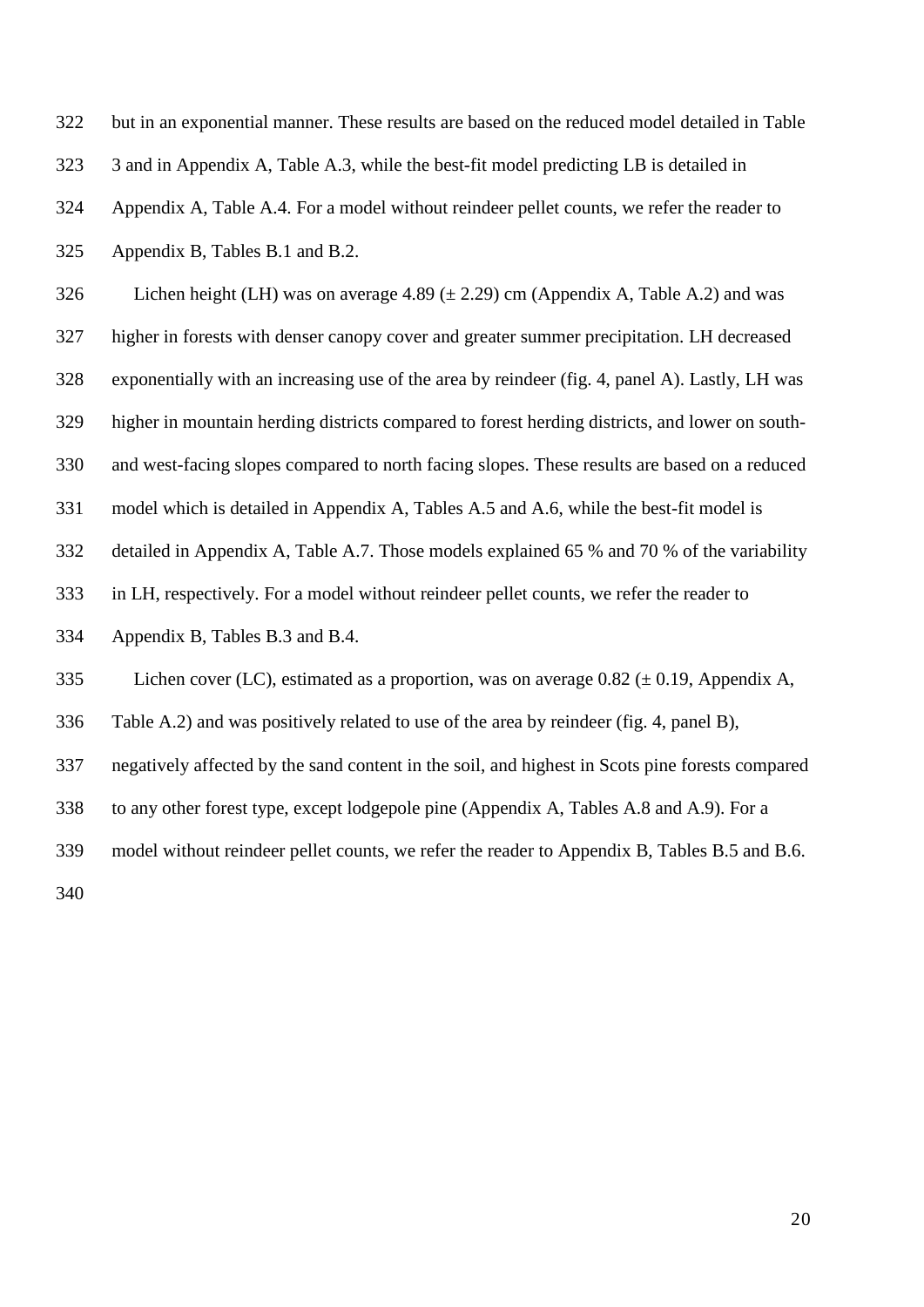**Table 3**. Equations predicting lichen biomass (LB) in boreal forests dominated by mat-forming lichens. The equations were obtained from the reduced regression model described in Appendix A, Table A.3, where the uncertainty in the coefficient estimates is also provided. Predictor variables are described in Table 1 and in subsection [2.2.](#page-7-0) The regression model included one categorical variable (HD = herding district) and here we report different equations for each category of that variable.

| <b>Categorical variable</b> | <b>Equation</b>                                                              |
|-----------------------------|------------------------------------------------------------------------------|
| $HD = forest$               | LB = $-3.92 + 0.02$ canopy cover $+ 0.47$ exp( $-pellers$ ) + 0.03 precip_su |
| $HD = mountain$             | $LB = -2.81 + 0.02$ canopy cover $+ 0.47$ exp(-pellets) $+ 0.03$ precip_su   |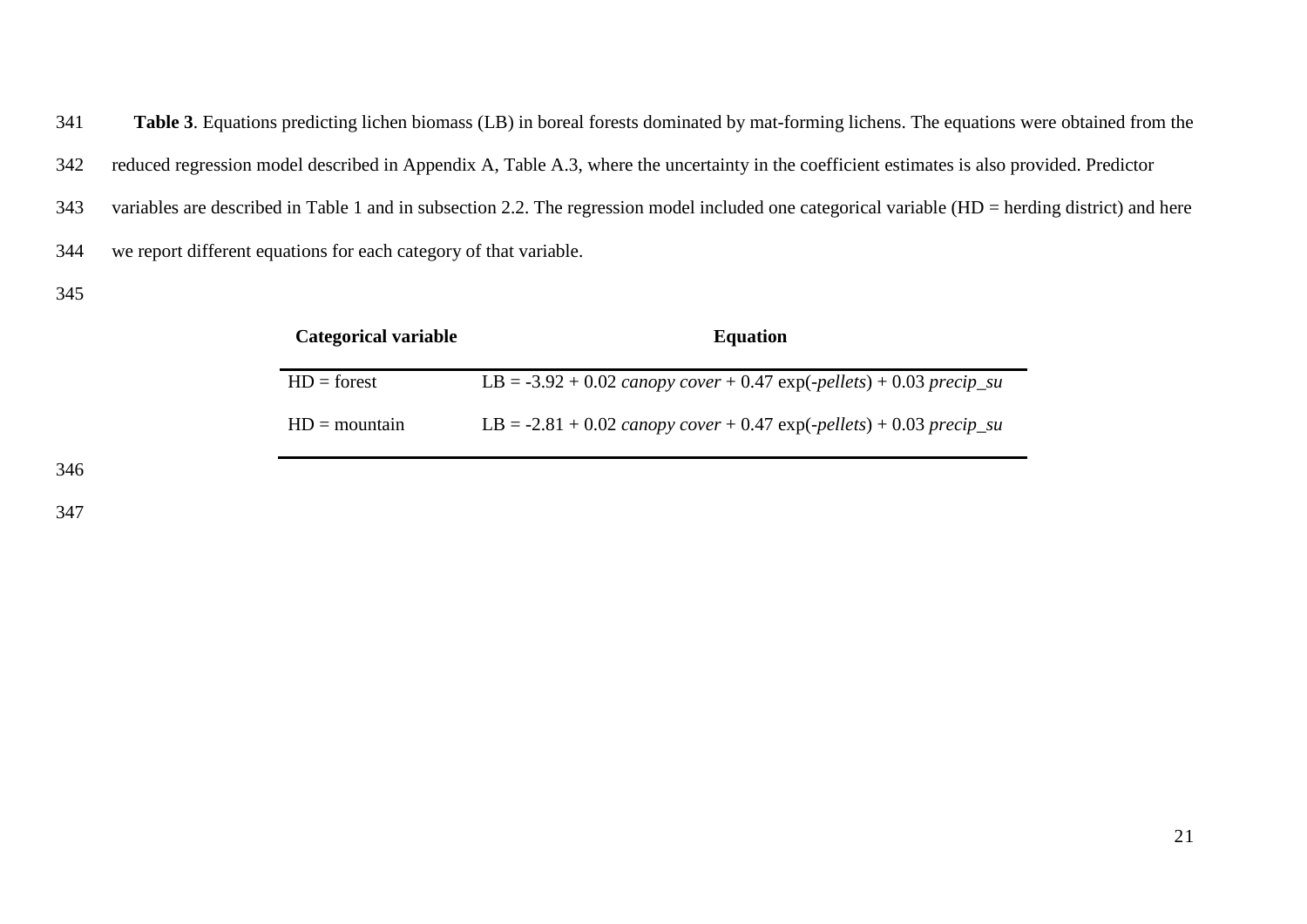## **4. DISCUSSION**

 cover [\(Ahti, 1961; Table 2 and fig. 2, this study\)](#page-24-2). The negative effect of a dense canopy cover on lichen growth has been previously demonstrated not only for boreal Scots pine forests in Scandinavia [\(Bråkenhielm and Persson, 1980;](#page-25-7) [Jonsson Čabrajič et al., 2010](#page-27-5); [Uotila et al.,](#page-29-2)  [2005\)](#page-29-2), but also for pine and spruce forests in North America [\(Boudreault et al., 2013;](#page-25-8) [Coxson](#page-26-1)  [and Marsh, 2001;](#page-26-1) [Foster, 1985\)](#page-26-10). In dense forests, mat-forming lichens do not receive enough light for optimal growth, and the moisture and nutrient levels in the soil are more advantageous for mosses than for lichens [\(Sulyma and Coxson, 2001\)](#page-29-9). This is the case in old forests which have not been thinned [\(Bråkenhielm and Persson, 1980\)](#page-25-7) and in young forests, which nowadays in Scandinavia grow much faster and denser than in the past due to silviculture [\(Axelsson and Östlund, 2001\)](#page-25-9). The agreement between previous studies and our results suggests that our model is robust and describes accurately lichen occurrence in boreal forests.

Mat-forming lichens thrive in Scots pine forests, with low basal area and thin canopy

 Once the forest ground layer is dominated by lichens, canopy cover seems to be the only forest characteristic influencing LB, which is higher in forests with denser canopy cover (fig. 3, panel A). This result may seem contradictory with our model describing the occurrence of lichen-dominated forests (Table 2), which suggests that lichens occur in forests with thinner canopy cover (fig. 2, panel B). Čabrajič Jonsson et al. (2010) determined that the dry mass gain of mat-forming lichens peaks at sites with intermediate light exposure levels (corresponding to approximately 40 % canopy openness). A closer look at fig. 3, panel A suggests that LB increases up to 40 % canopy cover. At canopy covers denser than 40 %, variability in LB increases drastically. In forests where LB is high despite canopy cover being dense, lichens are probably tall and sparse, but may be locally abundant. Mat-forming lichens do not usually receive enough light for optimal growth in forests with dense canopy cover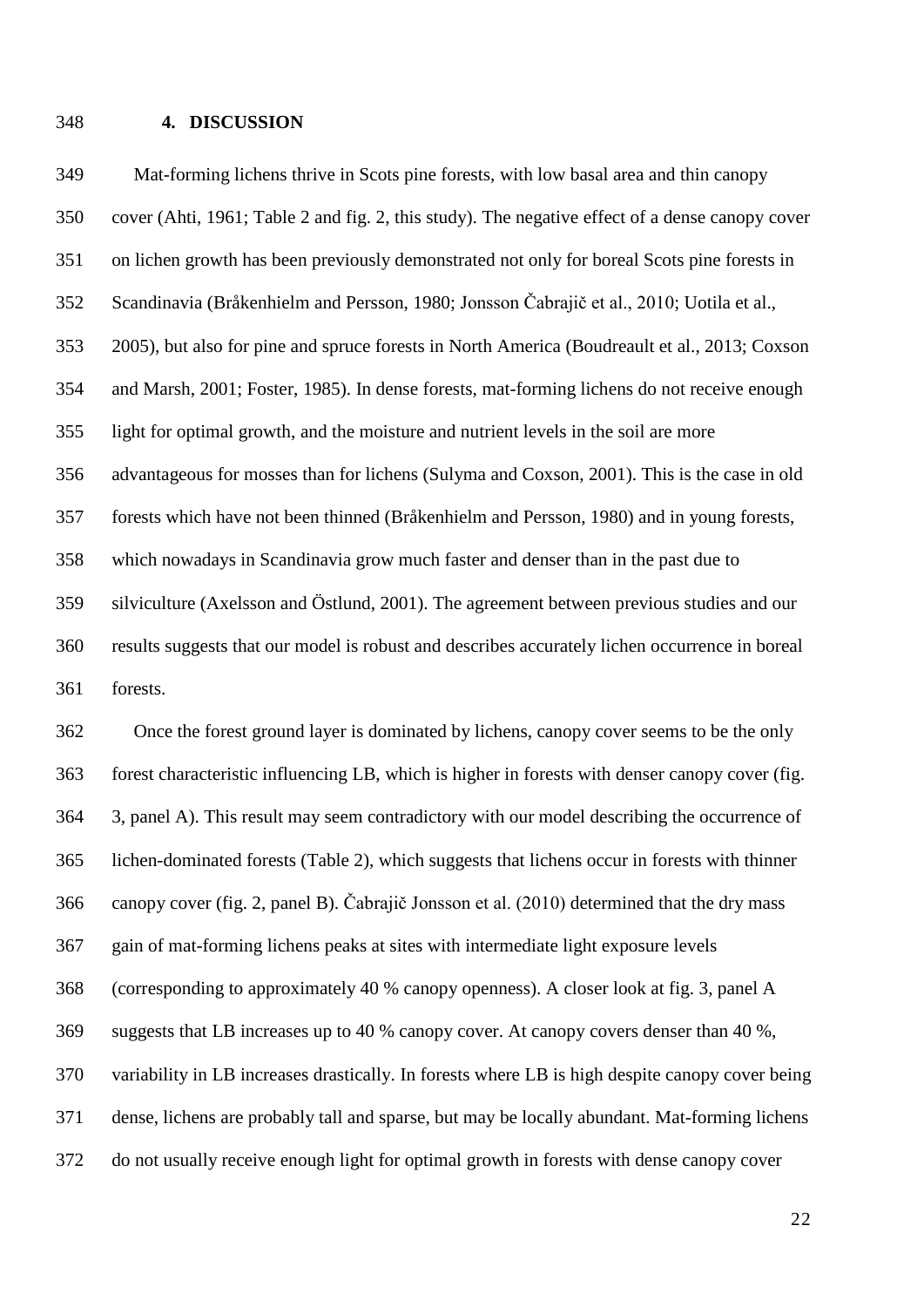[\(Boudreault et al., 2013;](#page-25-8) [Bråkenhielm and Persson, 1980;](#page-25-7) [Coxson and Marsh, 2001;](#page-26-1) [Foster,](#page-26-10)  [1985\)](#page-26-10), but the ones that manage to grow in those forests grow taller because they extend vertically in search for light inside the thick moss layer (pers. obs.). Our estimations of LB may be higher in areas with abundant summer precipitation for the same reason (fig. 3, panel B). We therefore advice the end users of the equations produced in this study to keep in mind that high LB values predicted by our equations for forests with dense canopy cover and greater summer precipitation may indicate that the lichen mat is patchy, but could be locally thick.

 Reindeer use of the forests negatively affected LH (fig. 4, panel A), but was positively related to LC in winter grazing areas (fig. 4, panel B). Such effects were evident already at low intensity of use of the forests. In winter, lichens constitute the main component of reindeer diet [\(Heggberget et al., 2002\)](#page-27-0). Thus, reindeer grazing is expected to shorten the lichen mat [\(den Herder et al., 2003;](#page-26-5) [Holt et al., 2008;](#page-27-9) [Moen and Danell, 2003\)](#page-27-6). However, reindeer feed on lichens by opening craters in the snow in a patchy manner, so their grazing and trampling activities do not affect the lichen mat evenly and by breaking the lichen thalli, reindeer can promote lichen dispersion (Gaio-Oliveira et al. 2006). Moreover, the effects of reindeer grazing are not the same among lichen species. *Cetraria islandica* and *Cladonia stellaris* are the most sensitive to reindeer grazing [\(Andreyev, 1954;](#page-24-1) [Väre et al., 1996;](#page-30-1) [Väre et](#page-30-2)  [al., 1995\)](#page-30-2), while grazing benefits *C. rangiferina* and *C. arbuscula* [\(Väre et al., 1996\)](#page-30-1). During our 2015 fieldwork, we indeed observed that *C. rangiferina* and *C. arbuscula*/*mitis* dominate the boreal forests of the Swedish reindeer husbandry area, at the expenses of *C. stellaris* and *Cetraria islandica* (Appendix A, fig. A.4). However, the succession dynamics of different lichen species may also be involved in explaining the different abundance of the four species. *C. stellaris* is a late successional species within the lichen community, and if forest disturbance (due to harvesting, scarification, or fire) is frequent enough, late successional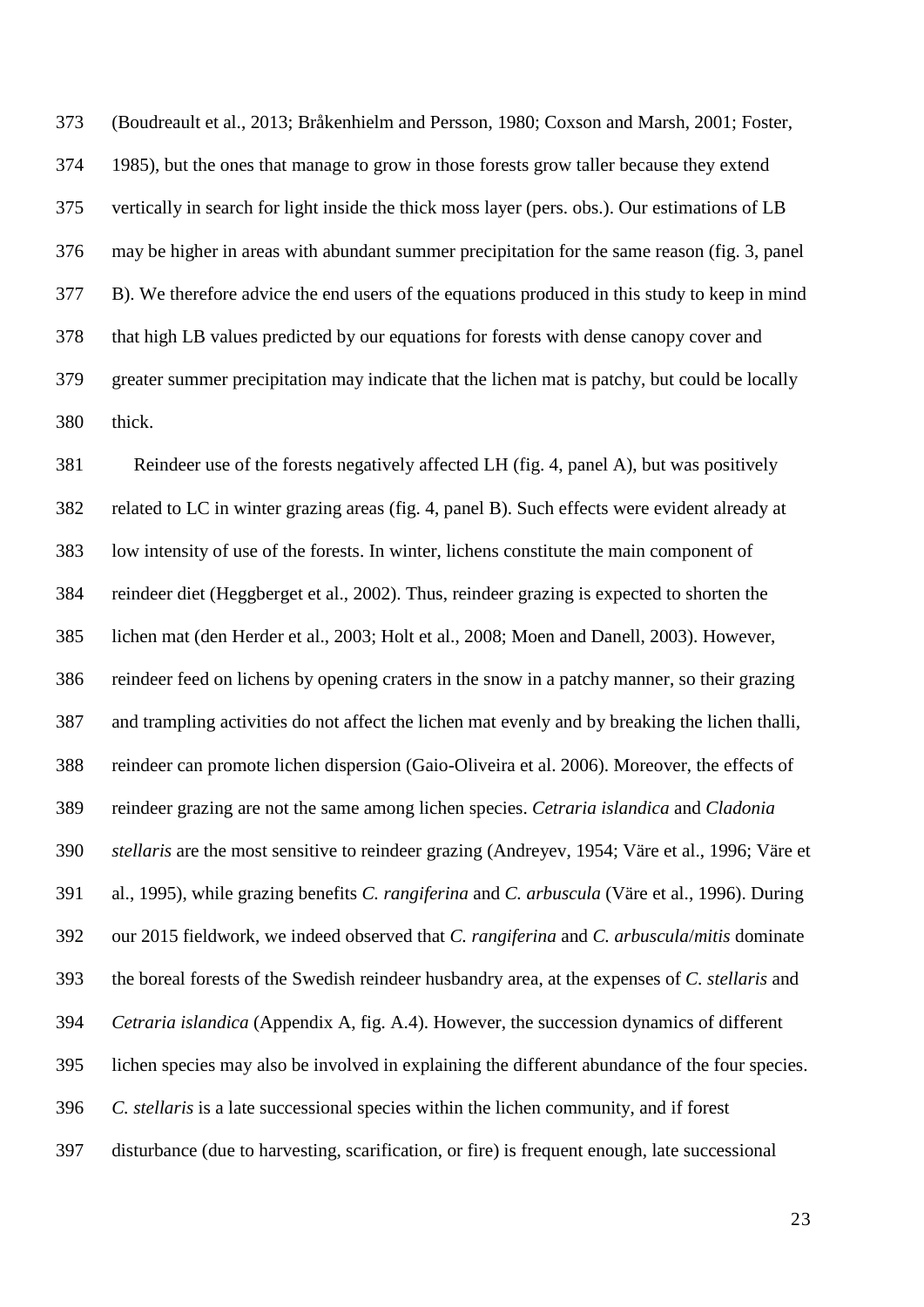lichen communities may have too little time to develop. According to Ahti (1977), *C. arbuscula* and *rangiferina* may be dominant 30-100 years after fire (i.e., they are primary succession species), while *C. stellaris* may not be dominant until 80-120 years after fire. In this study, we have used long-term and large-scale datasets to describe the optimal habitat for the occurrence and growth of mat-forming lichens. To our knowledge, our study is the first to propose a description of the environmental characteristics that benefit the occurrence of mat-forming lichens based exclusively on publicly available data. Moreover, our LB models are based on a novel method to estimate biomass of mat-forming lichens which can be applied in future studies. Using traditional techniques, one needs to collect lichen samples in the field, take them to a laboratory, dry them and finally weigh them [\(see](#page-26-5)  [e.g. den Herder et al., 2003\)](#page-26-5), which is a cumbersome procedure. With our technique, lichen biomass can instead be quantified directly in the field from measurements of lichen height and cover, or be estimate it directly from forest, meteorological, topographic and soil data using the equations proposed in this study. For a more detailed model predicting lichen growth, we refer the reader to Jonsson Čabrajič et al. (2010). Due to the recent strong decline in the extent of lichen-dominated forests in northern Sweden [\(Sandström et al., 2016\)](#page-29-1), we suggest that the equations reported in this study can be useful to a variety of stakeholders, e.g. to detect areas that should receive targeted conservation or management efforts. To calculate the probability of occurrence of lichen- dominated forests, LB, LH, or LC, one has to obtain data on the variables included in the right end side of the equations and make the calculation according to the formula. The equations can be used retrospectively to estimate past conditions of mat-forming lichens in the boreal forest, as well as to map their current distribution or to foresee their future status under different climatic and environmental scenarios.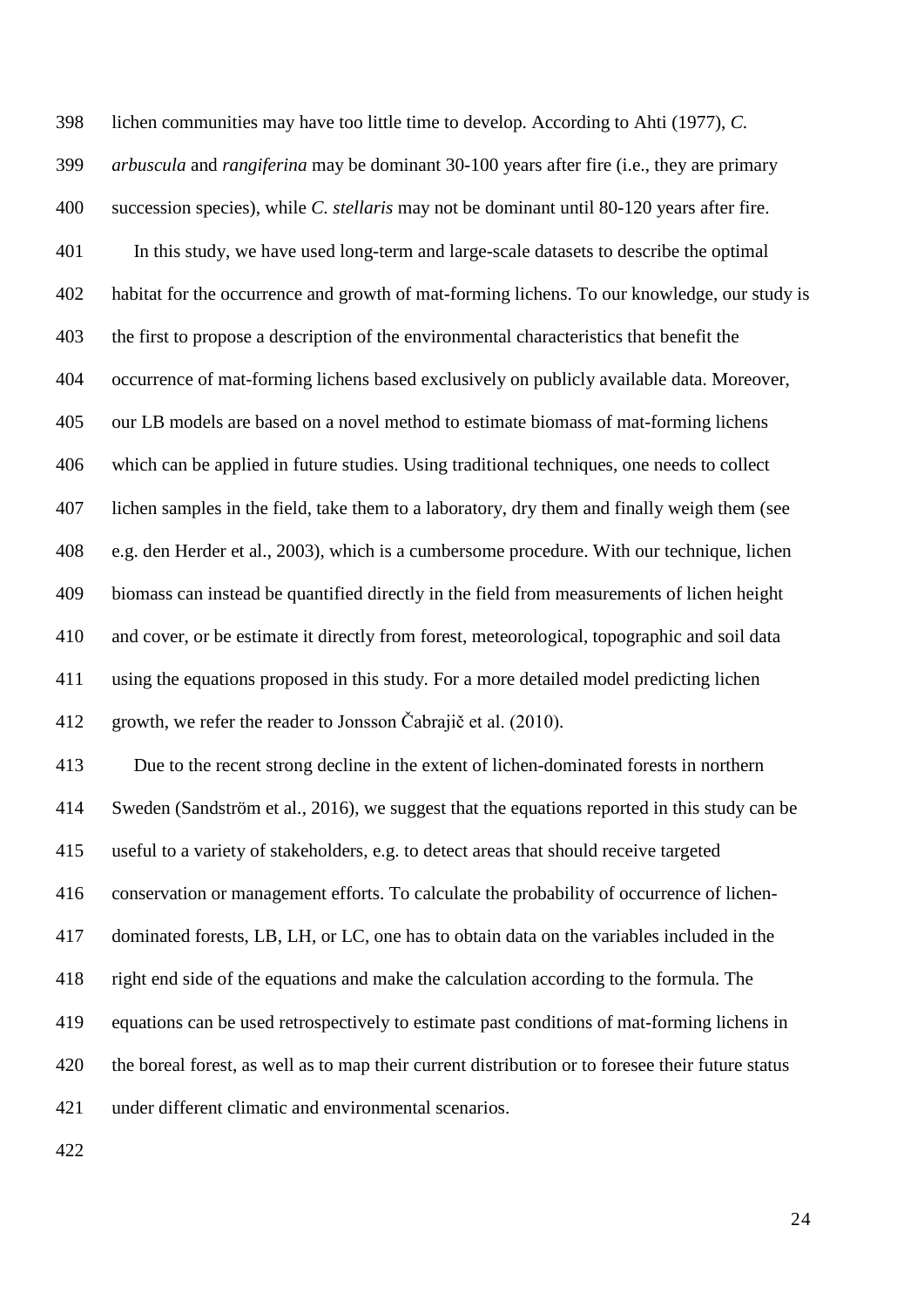## **5. ACKNOWLEDGEMENTS**

 We are grateful to Eva Domingo Gómez and Maria Johansson for their invaluable help in performing fieldwork. We also thank Bertil Westerlund for his assistance regarding the Swedish National Forest Inventory data, and Mikael Andersson Franko and Ulf Olsson for help in statistical analyses. Lastly, we thank two anonymous reviewers for helpful comments on a previous version of this article.

 **Funding**: This work was supported by the Swedish Research Council FORMAS, the Lars Hiertas Minne Foundation, the Anna and Gunnar Vidfelt's fund for biological research, and the Gunnar and Ruth Björkman's fund for botanical research in Norrland, Sweden.

- **6. REFERENCES**
- <span id="page-24-0"></span>Aamlid, D., Vassilieva, N., Aarrestad, P.A., Gytarsky, M.L., Lindmo, S., Karaban, R.,
- Korotkov, V., Rindal, T., Kuzmicheva, V., Venn, K., 2000. The ecological state of the
- ecosystems in the border areas between Norway and Russia. Boreal Environ Res 5, 257-278.
- <span id="page-24-2"></span>Ahti, T., 1961. Taxonomic studies on reindeer lichens (*Cladonia*, subgenus *Cladina*).
- Annales Botanici Societatis 'Vanamo' 32, 1-160.
- Ahti, T., 1977. Lichens of the boreal coniferous zone, in: Seaward, M. (Ed.), Lichen ecology.
- Academic Press, London, UK.
- <span id="page-24-1"></span>Andreyev, V., 1954. The growth of forage lichens and the methods for their regulation.
- Geobotanika 9, 11-74.
- <span id="page-24-3"></span>Anonymous, 2015. Fältinstruktion 2015, riksinventeringen av skog. Swedish University of
- Agricultural Sciences, Department of Forest Resource Management and Department of Soil
- and Environment, Sweden.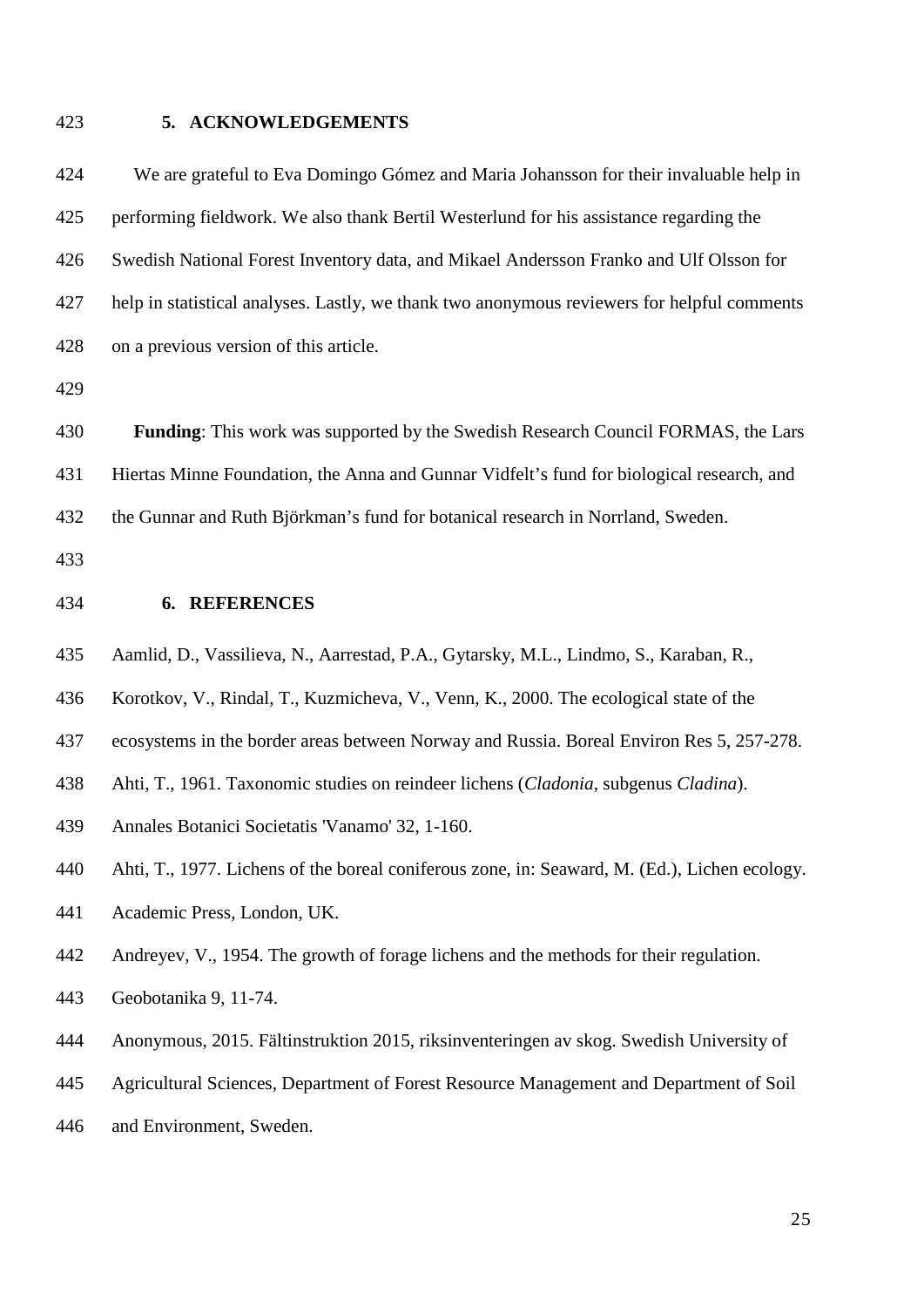- <span id="page-25-5"></span>Archibold, O.W., 1995. The coniferous forests, in: Archibold, O.W. (Ed.), Ecology of world
- vegetation. Chapman & Hall, Springer Netherlands, pp. 238-279.
- <span id="page-25-9"></span>Axelsson, A.-L., Östlund, L., 2001. Retrospective gap analysis in a Swedish boreal forest
- landscape using historical data. Forest Ecol Manag 147, 109-122.
- <span id="page-25-4"></span>Ballabio, C., Panagos, P., Monatanarella, L., 2016. Mapping topsoil physical properties at
- European scale using the LUCAS database. Geoderma 261, 110-123.
- <span id="page-25-2"></span>Berg, A., Östlund, L., Moen, J., Olofsson, J., 2008. A century of logging and forestry in a
- reindeer herding area in northern Sweden. Forest Ecol Manag 256, 1009-1020.
- <span id="page-25-8"></span>Boudreault, C., Zouaoui, S., Drapeau, P., Bergeron, Y., Stevenson, S., 2013. Canopy
- openings created by partial cutting increase growth rates and maintain the cover of three
- *Cladonia* species in the Canadian boreal forest. Forest Ecol Manag 304, 473-481.
- <span id="page-25-7"></span>Bråkenhielm, S., Persson, H., 1980. Vegetation dynamics in developing Scots pine stands in
- central Sweden. Ecol Bull 32, 139-152.
- <span id="page-25-6"></span>Burnham, K.P., Anderson, D.R., 2002. Model selection and multi-model inference: a
- practical information-theoretic approach. Springer-Verlag, New York, USA.
- <span id="page-25-3"></span>Čabrajič Jonsson, A.V., Moen, J., Palmqvist, K., 2010. Predicting growth of mat‐forming
- lichens on a landscape scale comparing models with different complexities. Ecography 33, 949-960.
- <span id="page-25-1"></span>Collins, W.B., Dale, B.W., Adams, L.G., McElwain, D.E., Joly, K., 2011. Fire, grazing
- history, lichen abundance, and winter distribution of caribou in Alaska's taiga. J Wildlife
- Manage 75, 369-377.
- <span id="page-25-0"></span>Cornelissen, J.H., Lang, S.I., Soudzilovskaia, N.A., During, H.J., 2007. Comparative
- cryptogam ecology: a review of bryophyte and lichen traits that drive biogeochemistry. Ann
- Bot-London 99, 987-1001.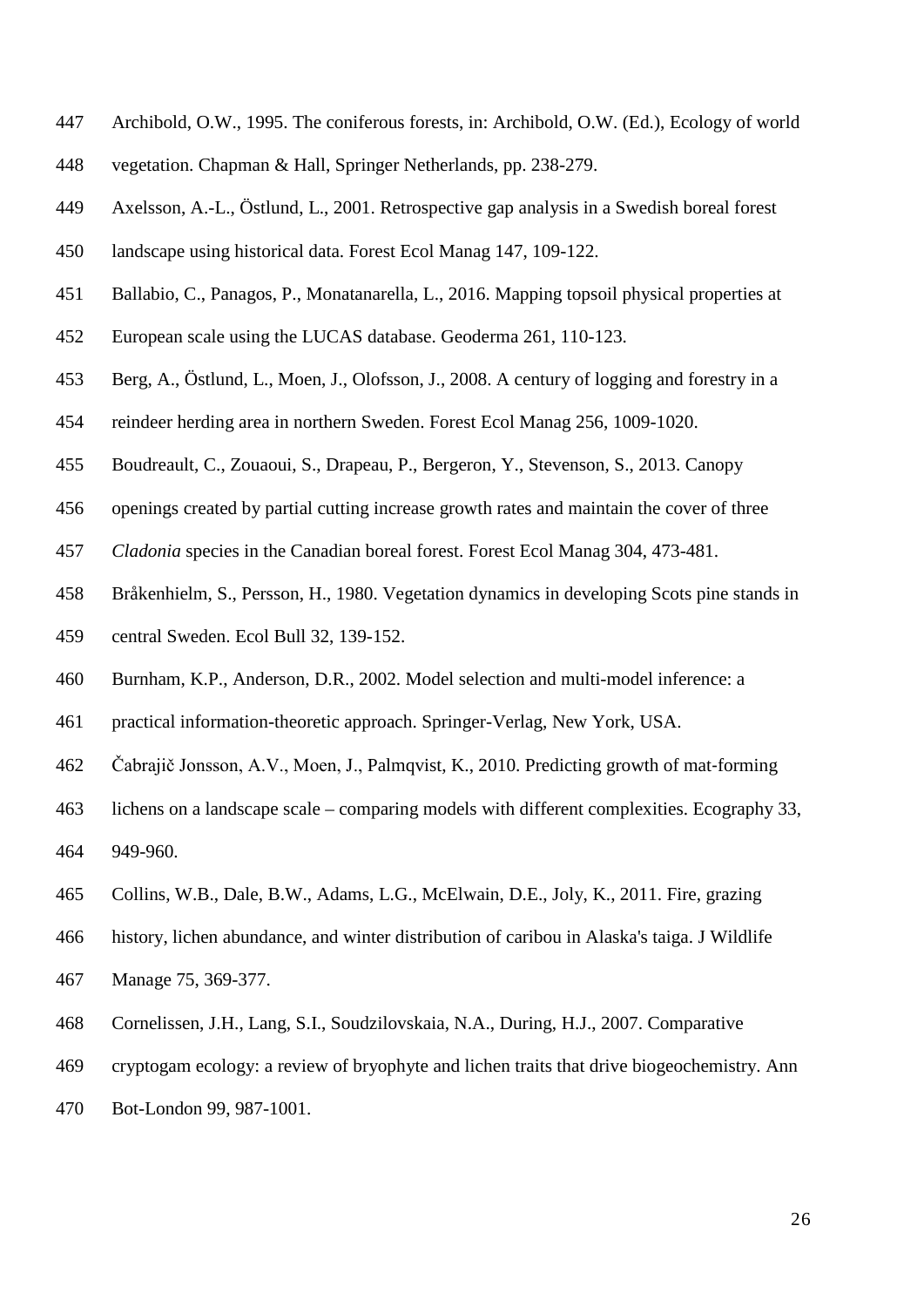- <span id="page-26-3"></span>Cornelissen, J.H.C., Callaghan, T.V., Alatalo, J., Michelsen, A., Graglia, E., Hartley, A., Hik,
- D., Hobbie, S., Press, M., Robinson, C.H., 2001. Global change and arctic ecosystems: is
- lichen decline a function of increases in vascular plant biomass? J Ecol 89, 984-994.
- <span id="page-26-1"></span>Coxson, D.S., Marsh, J., 2001. Lichen chronosequences (postfire and postharvest) in
- lodgepole pine (*Pinus contorta*) forests of northern interior British Columbia. Canadian
- Journal of Botany 79, 1449-1464.
- <span id="page-26-6"></span>Crittenden, P., 2000. Aspects of the ecology of mat-forming lichens. Rangifer 20, 127-139.
- <span id="page-26-5"></span>den Herder, M., Kytöviita, M.M., Niemelä, P., 2003. Growth of reindeer lichens and effects
- of reindeer grazing on ground cover vegetation in a Scots pine forest and a subarctic
- heathland in Finnish Lapland. Ecography 26, 3-12.
- <span id="page-26-8"></span>ESRI, 2014. ArcGIS Desktop: Release 10.2.1.
- <span id="page-26-0"></span> Evans, R., 1996. Some impacts of overgrazing by reindeer in Finnmark, Norway. Rangifer 16, 3-19.
- <span id="page-26-10"></span>Foster, D.R., 1985. Vegetation development following fire in *Picea mariana* (black spruce)-
- *Pleurozium* forests of south-eastern Labrador, Canada. The Journal of Ecology 73, 517-534.
- <span id="page-26-9"></span>Fox, J., Weisberg, S., 2011. An R companion to applied regression. Second Edition. Sage,
- Thousand Oaks, CA, USA.
- <span id="page-26-7"></span>Fridman, J., Holm, S., Nilsson, M., Nilsson, P., Ringvall, A.H., Ståhl, G., 2014. Adapting
- National Forest Inventories to changing requirements–the case of the Swedish National
- Forest Inventory at the turn of the 20th century. Silva Fennica 48, 1095.
- <span id="page-26-4"></span>Gaio-Oliveira, G., Moen, J., Danell, Ö., Palmqvist, K., 2006. Effect of simulated reindeer
- grazing on the re-growth capacity of mat-forming lichens. Basic Appl Ecol 7, 109-121.
- <span id="page-26-2"></span>Girard, F., Payette, S., Gagnon, R., 2008. Rapid expansion of lichen woodlands within the
- closed‐crown boreal forest zone over the last 50 years caused by stand disturbances in eastern
- Canada. J Biogeogr 35, 529-537.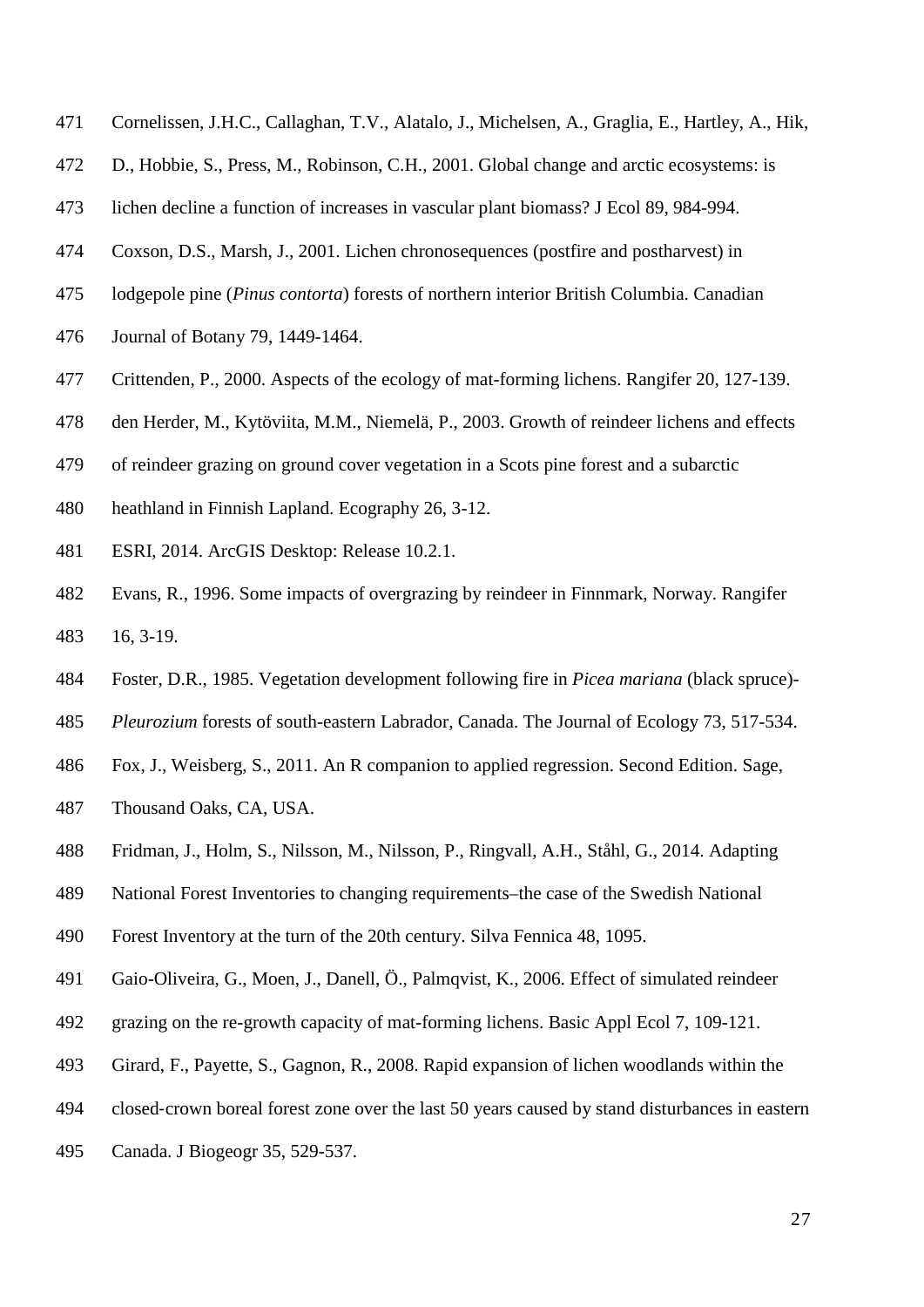- <span id="page-27-0"></span>Heggberget, T.M., Gaare, E., Ball, J.P., 2002. Reindeer (*Rangifer tarandus*) and climate
- change: importance of winter forage. Rangifer 22, 13-31.
- <span id="page-27-9"></span>Holt, E.A., McCune, B., Neitlich, P., 2008. Grazing and fire impacts on macrolichen
- communities of the Seward Peninsula, Alaska, USA. Bryologist 111, 68-83.
- <span id="page-27-2"></span>Joly, K., Cole, M.J., Jandt, R.R., 2007a. Diets of overwintering caribou, *Rangifer tarandus*,
- track decadal changes in Arctic tundra vegetation. Can Field Nat 121, 379-383.
- <span id="page-27-4"></span>Joly, K., Jandt, R.R., Klein, D.R., 2009. Decrease of lichens in Arctic ecosystems: the role of
- wildfire, caribou, reindeer, competition and climate in north‐western Alaska. Polar Res 28,
- 433-442.
- <span id="page-27-3"></span>Joly, K., Jandt, R.R., Meyers, C.R., Cole, M.J., 2007b. Changes in vegetative cover on
- Western Arctic Herd winter range from 1981 to 2005: potential effects of grazing and climate
- change. Rangifer 27, 199-207.
- <span id="page-27-5"></span>Jonsson Čabrajič, A.V., Moen, J., Palmqvist, K., 2010. Predicting growth of mat‐forming
- lichens on a landscape scale comparing models with different complexities. Ecography 33, 949-960.
- <span id="page-27-1"></span>Kumpula, J., Colpaert, A., Nieminen, M., 2000. Condition, potential recovery rate, and
- productivity of lichen (*Cladonia* spp.) ranges in the Finnish reindeer management area. Arctic 53, 152-160.
- <span id="page-27-8"></span> McClanahan, T., 1986. Quick population survey method using faecal droppings and a steady state assumption. Afr J Ecol 24, 37-39.
- <span id="page-27-6"></span> Moen, J., Danell, Ö., 2003. Reindeer in the Swedish mountains: an assessment of grazing impacts. Ambio 32, 397-402.
- <span id="page-27-7"></span> Moen, J., Danell, Ö., Holt, R., 2007. Non-destructive estimation of lichen biomass. Rangifer 27, 41-46.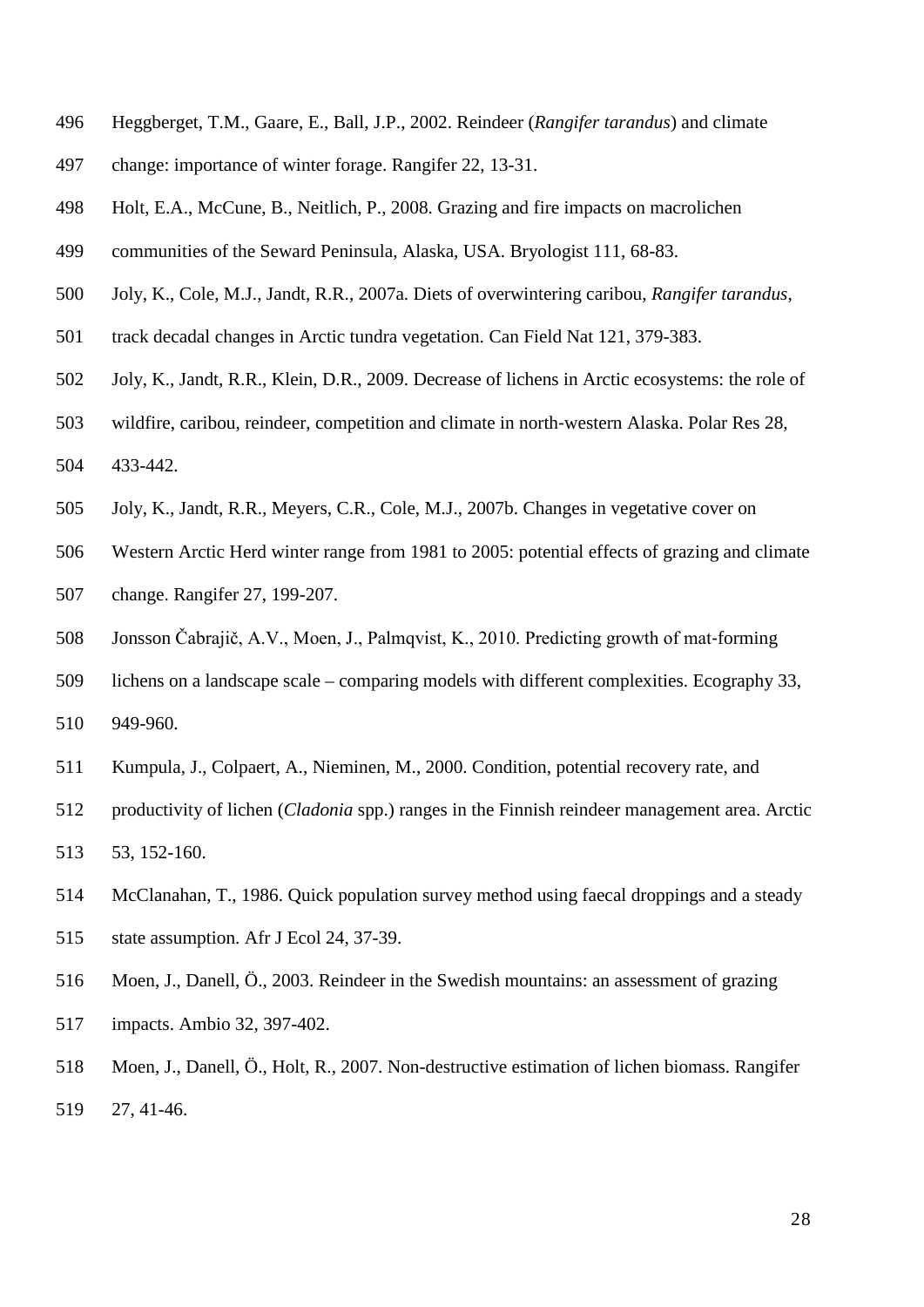- <span id="page-28-0"></span>Nygaard, P.H., Ødegaard, T., 1999. Sixty years of vegetation dynamics in a south boreal
- coniferous forest in southern Norway. J Veg Sci 10, 5-16.
- <span id="page-28-6"></span>Olofsson, A., Danell, Ö., Forslund, P., Åhman, B., 2011. Monitoring changes in lichen
- resources for range management purposes in reindeer husbandry. Ecol Indic 11, 1149-1159.
- <span id="page-28-4"></span>Olthof, I., Pouliot, D., 2010. Treeline vegetation composition and change in Canada's western
- Subarctic from AVHRR and canopy reflectance modeling. Remote Sens Environ 114, 805-
- 815.
- <span id="page-28-3"></span>Payette, S., Delwaide, A., 2003. Shift of conifer boreal forest to lichen–heath parkland caused
- by successive stand disturbances. Ecosystems 6, 540-550.
- <span id="page-28-9"></span>Pegau, R.E., 1968. Growth rates of important reindeer forage lichens on the Seward
- Peninsula, Alaska. Arctic 21, 255-259.
- <span id="page-28-7"></span>Pinheiro, J., Bates, D., DebRoy, S., Sarkar, D., R Core Team, 2018. nlme: Linear and
- Nonlinear Mixed Effects Models. R package version 3.4.4. [https://CRAN.R-](https://cran.r-project.org/package=nlme)
- [project.org/package=nlme](https://cran.r-project.org/package=nlme)
- <span id="page-28-8"></span>R Development Core Team, 2017. R: A language and environment for statistical
- computing. [http://www.R-project.org/](http://www.r-project.org/)
- <span id="page-28-1"></span>Rees, W., Williams, M., Vitebsky, P., 2003. Mapping land cover change in a reindeer herding
- area of the Russian Arctic using Landsat TM and ETM+ imagery and indigenous knowledge.
- Remote Sens Environ 85, 441-452.
- <span id="page-28-2"></span>Rickbeil, G.J., Hermosilla, T., Coops, N.C., White, J.C., Wulder, M.A., 2017. Estimating
- changes in lichen mat volume through time and related effects on barren ground caribou
- (*Rangifer tarandus groenlandicus*) movement. PloS one 12, e0172669.
- <span id="page-28-5"></span>Roturier, S., Roué, M., 2009. Of forest, snow and lichen: Sámi reindeer herders' knowledge
- of winter pastures in northern Sweden. Forest Ecol Manag 258, 1960-1967.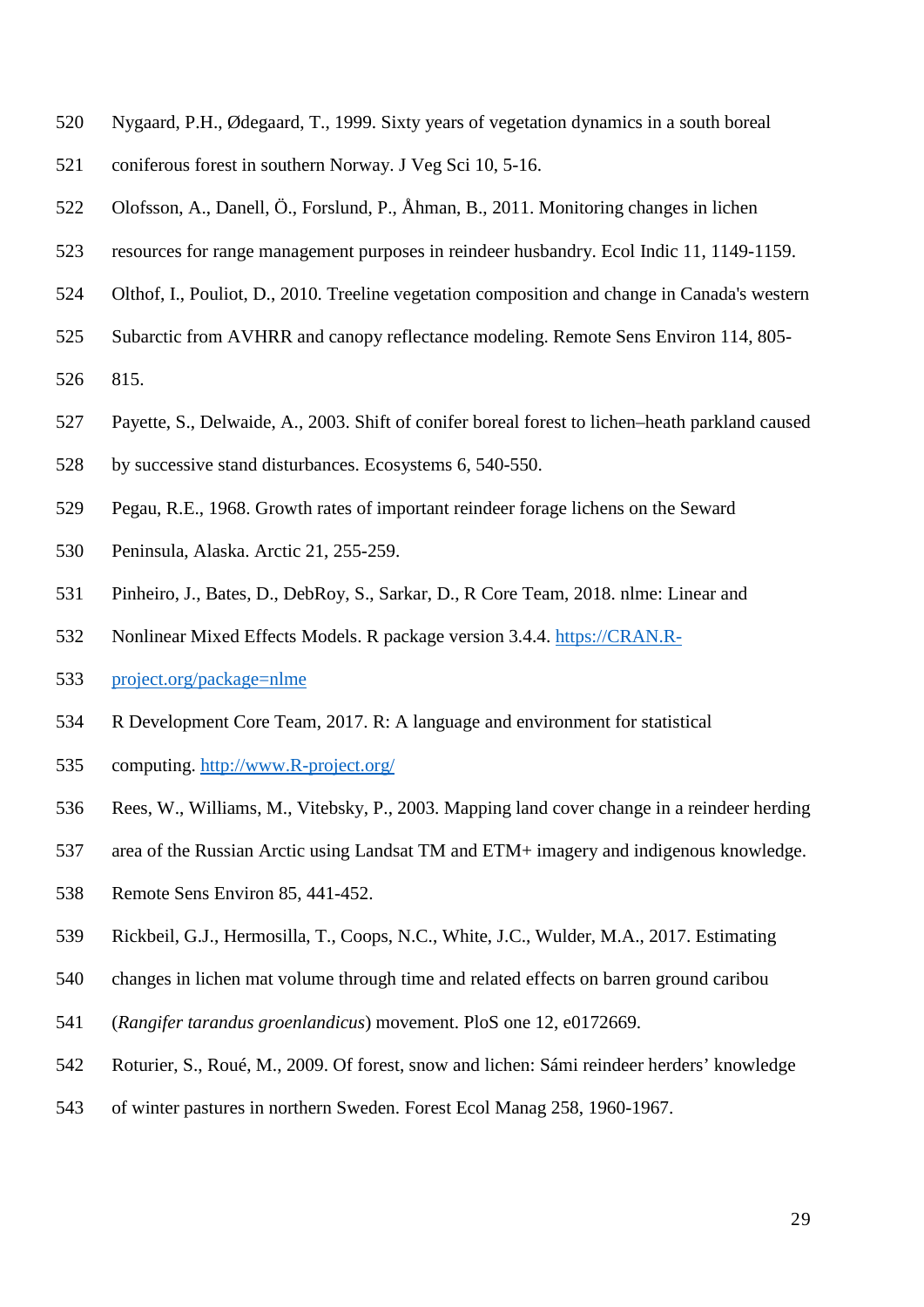- <span id="page-29-0"></span>Sandström, C., Moen, J., Widmark, C., Danell, Ö., 2006. Progressing toward co-management
- through collaborative learning: forestry and reindeer husbandry in dialogue. Int J Biodiv Sci Managem 2, 326-333.
- <span id="page-29-1"></span>Sandström, P., Cory, N., Svensson, J., Hedenås, H., Jougda, L., Borchert, N., 2016. On the
- decline of ground lichen forests in the Swedish boreal landscape: Implications for reindeer
- husbandry and sustainable forest management. Ambio 45, 415-429.
- <span id="page-29-5"></span>Scotter, G.W., 1963. Growth rates of *Cladonia alpestris*, *C. mitis*, and *C. rangiferina* in the
- Taltson River region, NWT. Canadian Journal of Botany 41, 1199-1202.
- <span id="page-29-6"></span>Skarin, A., 2007. Habitat use by semi-domesticated reindeer, estimated with pellet-group
- counts. Rangifer 27, 121-132.
- <span id="page-29-7"></span> Skuncke, F., 1969. Reindeer ecology and management in Sweden. Biological Papers of the University of Alaska 8, 81.
- <span id="page-29-9"></span>Sulyma, R., Coxson, D.S., 2001. Microsite displacement of terrestrial lichens by feather moss
- mats in late seral pine-lichen woodlands of north-central British Columbia. Bryologist 104, 505-516.
- <span id="page-29-4"></span> Thomson, J.W., 1984. American arctic lichens: the macrolichens. Columbia University Press, New York, USA.
- <span id="page-29-3"></span>Tømmervik, H., Høgda, K.A., Solheim, I., 2003. Monitoring vegetation changes in Pasvik
- (Norway) and Pechenga in Kola Peninsula (Russia) using multitemporal Landsat MSS/TM
- data. Remote Sens Environ 85, 370-388.
- <span id="page-29-2"></span>Uotila, A., Hotanen, J.-P., Kouki, J., 2005. Succession of understory vegetation in managed
- and seminatural Scots pine forests in eastern Finland and Russian Karelia. Can J Forest Res 35, 1422-1441.
- <span id="page-29-8"></span>Venables, W.N., Ripley, B.D., 2002. Modern applied statistics with S. Fourth Edition.
- Springer Science & Business Media, New York, USA.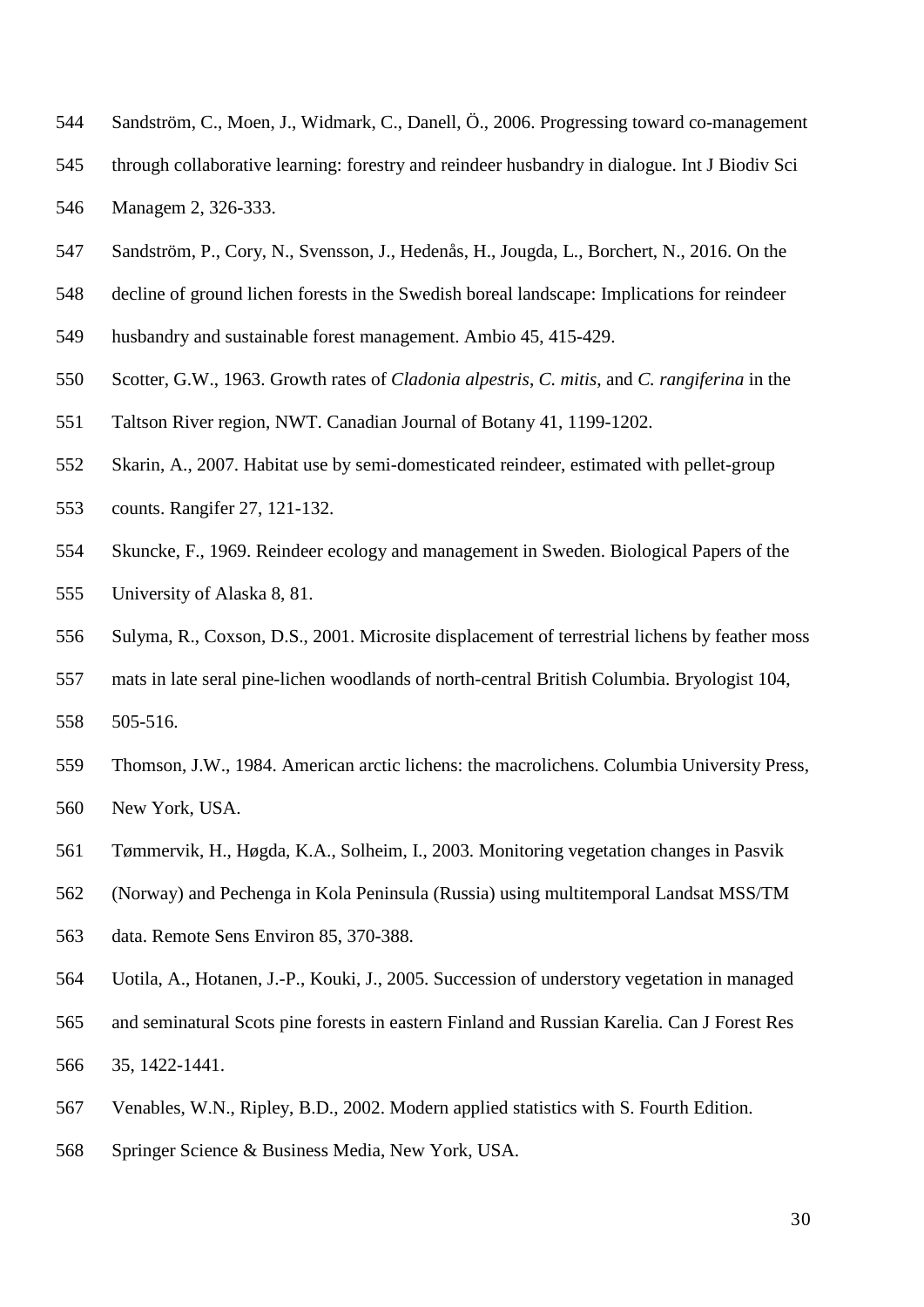- <span id="page-30-0"></span>Virtanen, R., Eskelinen, A., Gaare, E., 2003. Long-term changes in alpine plant communities
- in Norway and Finland, in: Nagy, L., Grabherr, G., Körner, C., Thompson, D.B.A. (Eds.),
- Alpine biodiversity in Europe. Springer-Verlag, Heidelberg, Berlin, Germany, pp. 411-422.
- <span id="page-30-1"></span>Väre, H., Ohtonen, R., Mikkola, K., 1996. The effect and extent of heavy grazing by reindeer
- in oligotrophic pine heaths in northeastern Fennoscandia. Ecography 19, 245-253.
- <span id="page-30-2"></span>Väre, H., Ohtonen, R., Oksanen, J., 1995. Effects of reindeer grazing on understorey
- vegetation in dry *Pinus sylvestris* forests. J Veg Sci 6, 523-530.
- 
-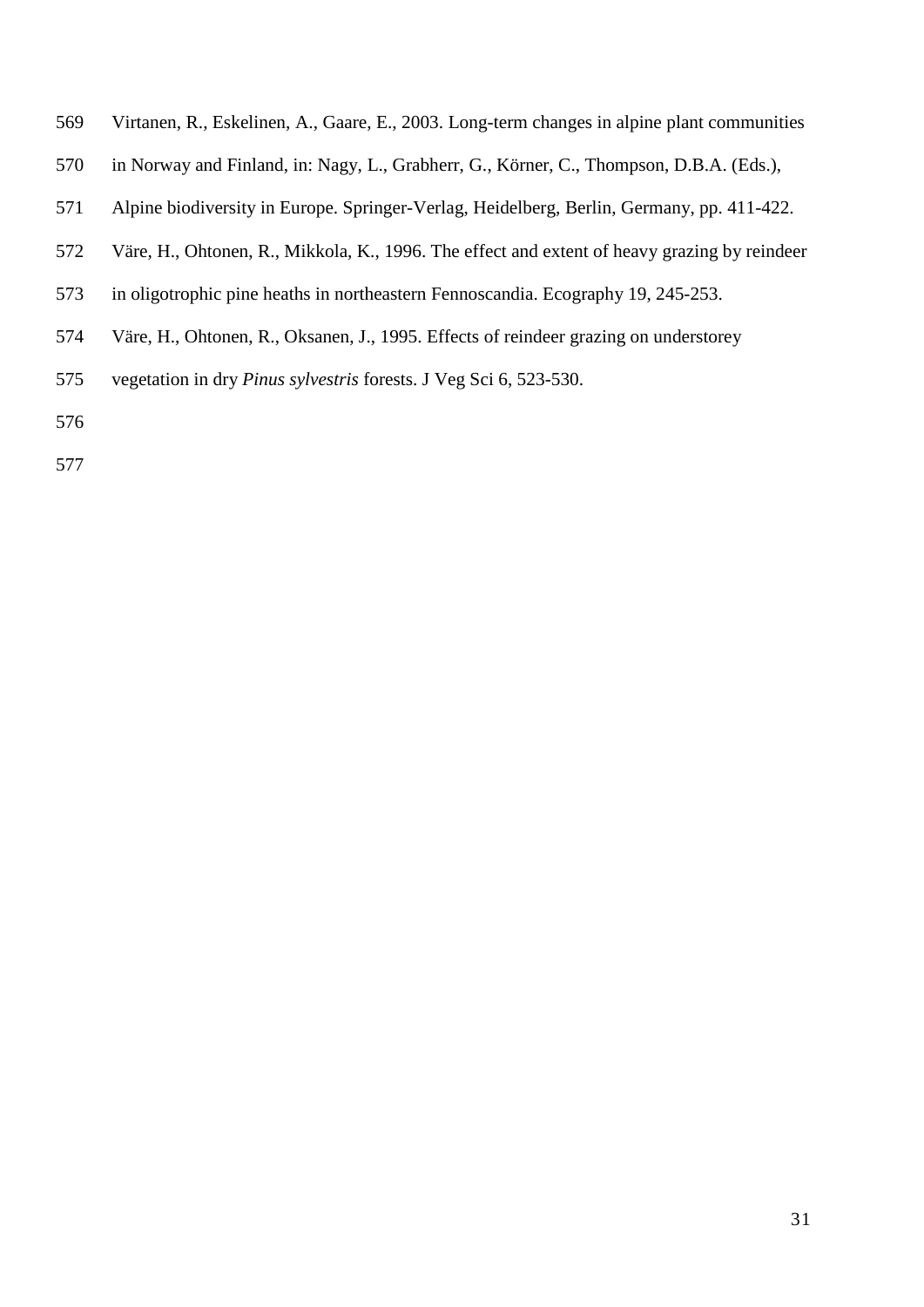**Figure 1**. Conceptual representation of the aim and application of the study.

| <b>Figure 2.</b> Variability in basal area (y-axis, panel A) and canopy cover (y-axis, panel B) in |
|----------------------------------------------------------------------------------------------------|
| moss- and lichen-dominated forests (x-axes). For a forest to be classified as being dominated      |
| by a certain vegetation group, that group must comprise at least 25 % of the forest ground         |
| layer. Data were collected by the Swedish National Forest Inventory in 48267 forest plots,         |
| visited from 1983 to 2014. All plots were located in the Swedish reindeer husbandry area. In       |
| each boxplot, the median of the data is represented by the bold horizontal bar, the                |
| interquartile range is denoted by the horizontal edges of the box, and the dashed vertical lines   |
| extend to the range of data. Outliers were removed in order to improve the visibility of the       |
| main box. The median and interquartile range of basal area and canopy cover are slightly           |
| lower for lichen-compared to moss-dominated forests, which suggests that lichen-dominated          |
| forests have usually lower tree density and less dense tree canopy cover compared to moss-         |
| dominated forests.                                                                                 |
|                                                                                                    |
| <b>Figure 3.</b> Relationship between lichen biomass (LB) and tree canopy cover (panel A),         |
| summer precipitation ( <i>precip_su</i> , panel B), and type of herding district (HD, panel C) in  |
| lichen-dominated forests. A description of how lichen biomass was estimated is available in        |
| subsection 2.2. For details on the predictor variables (x-axes) see Table 1.                       |
|                                                                                                    |
| <b>Figure 4.</b> Relationship between lichen height (LH, y-axis in panel A) and lichen cover       |
| (LC, y-axis in panel B) and intensity of use by reindeer of boreal forests dominated by            |
| lichens (x-axes), which was estimated based on reindeer pellet counts (pellets). A description     |
|                                                                                                    |

of how LH, LC, and *pellets* were obtained is available in subsection [2.2.](#page-7-1)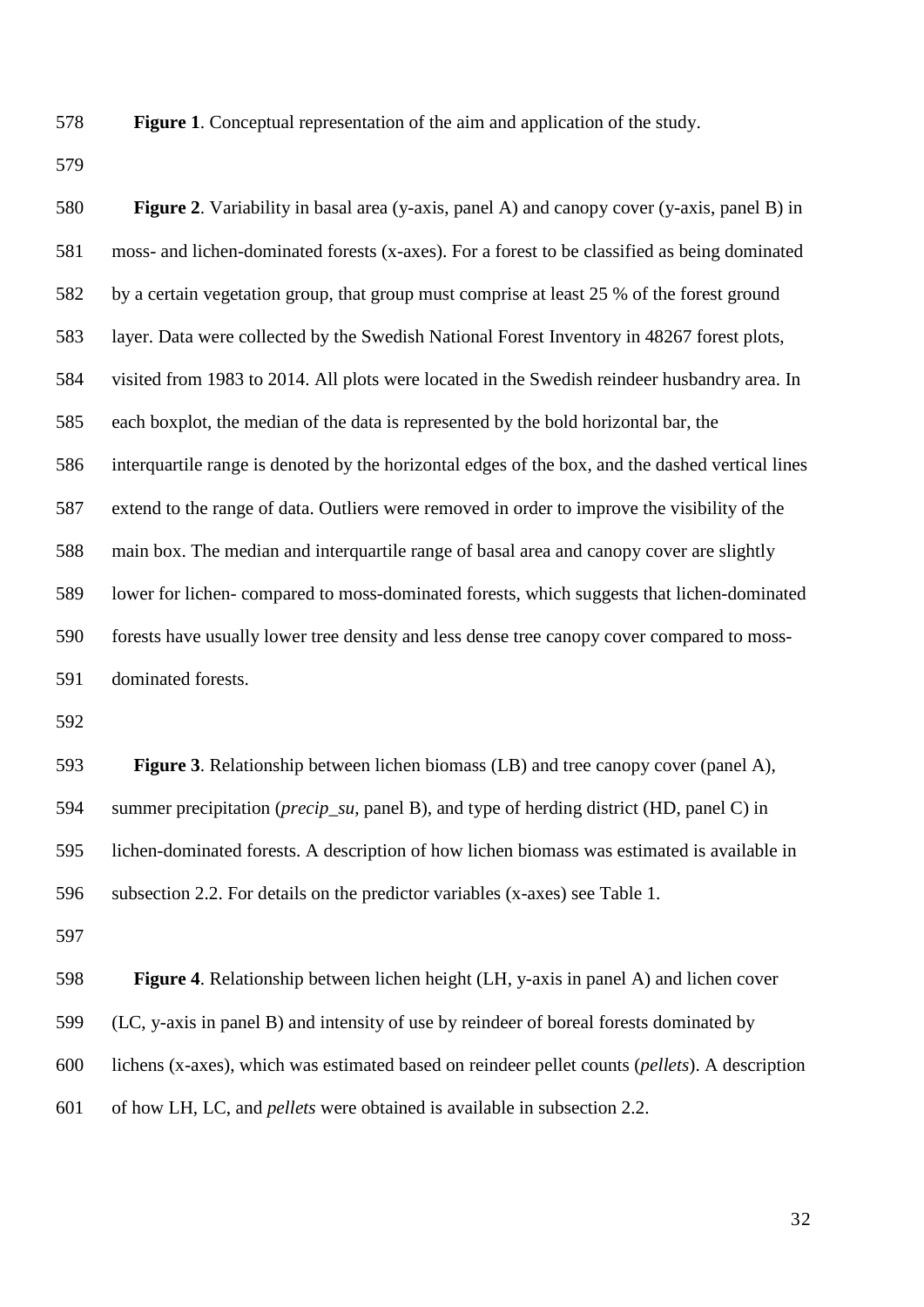**Modelling occurrence and status of mat-forming lichens in boreal forests to** 

**assess the past and current quality of reindeer winter pastures**

Alessia Uboni, Alexander Blochel, Danijela Kodnik, and Jon Moen

 



 $\frac{6}{7}$ 

Figure A.1. Semivariogram for the within-group residuals from regression models relating the occurrence of lichen-dominated forests (panel A, quasibinomial mixed-effect model), lichen biomass (panel B, linear mixed-effect model), lichen height (panel C, linear mixed- effect model), and lichen cover (panel D, quasibinomial mixed-effect model) with forest, meteorological, topographic and soil characteristics. For details on the model development see sections 2.1.2 and 2.2.4 in the main manuscript. The x-axes have been limited to distances up to 400000 m.